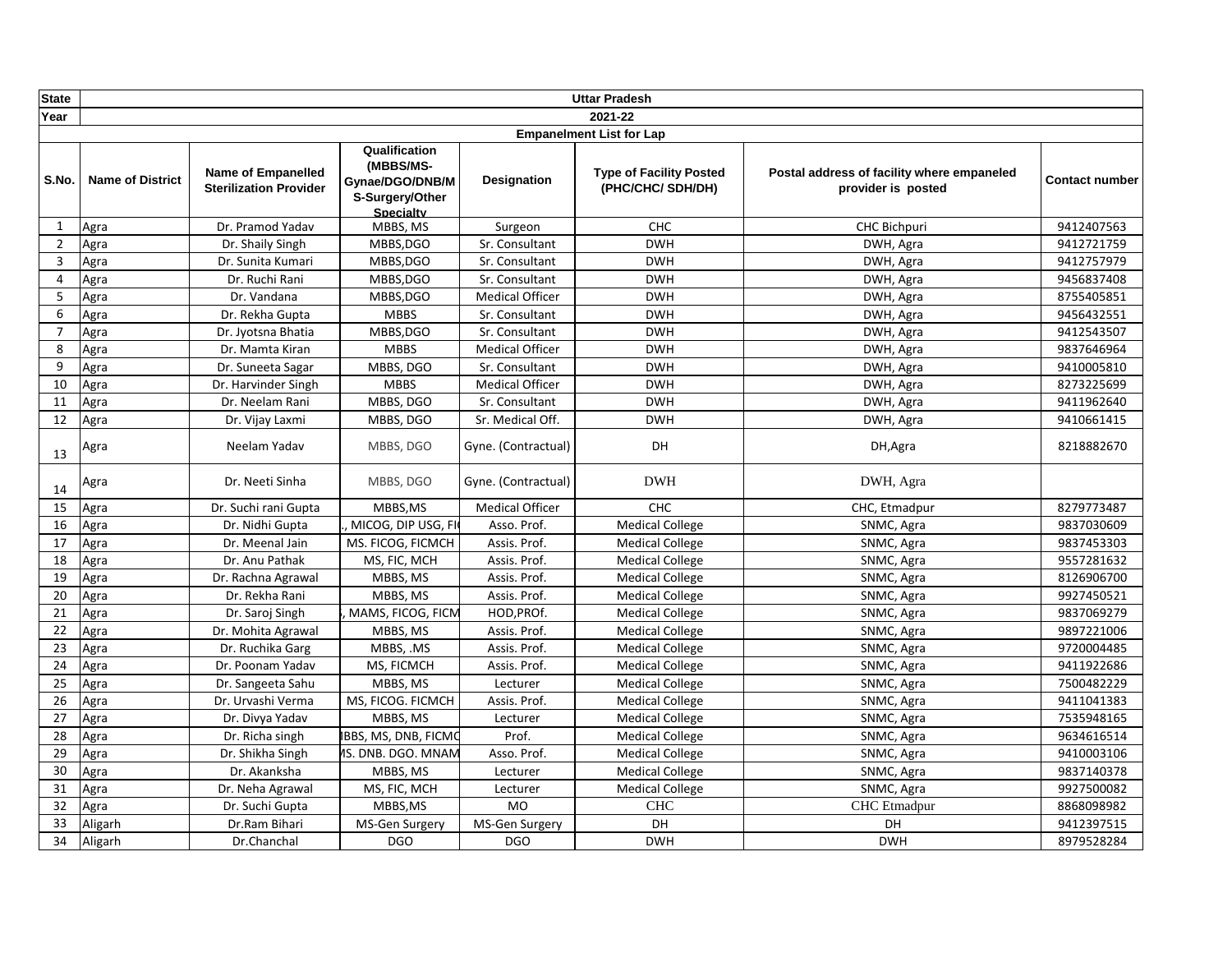| <b>State</b> |                         |                                                            |                                                                                      |                    | <b>Uttar Pradesh</b>                                |                                                                  |                       |
|--------------|-------------------------|------------------------------------------------------------|--------------------------------------------------------------------------------------|--------------------|-----------------------------------------------------|------------------------------------------------------------------|-----------------------|
| Year         |                         |                                                            |                                                                                      |                    | 2021-22                                             |                                                                  |                       |
|              |                         |                                                            |                                                                                      |                    | <b>Empanelment List for Lap</b>                     |                                                                  |                       |
| S.No.        | <b>Name of District</b> | <b>Name of Empanelled</b><br><b>Sterilization Provider</b> | Qualification<br>(MBBS/MS-<br>Gynae/DGO/DNB/M<br>S-Surgery/Other<br><b>Specialty</b> | <b>Designation</b> | <b>Type of Facility Posted</b><br>(PHC/CHC/ SDH/DH) | Postal address of facility where empaneled<br>provider is posted | <b>Contact number</b> |
| 35           | Aligarh                 | <b>GEETANJALI SINGH PUNDH</b>                              | <b>MBBS</b>                                                                          | <b>MBBS</b>        | <b>DCH</b>                                          | <b>DCH</b>                                                       | 9453019748            |
| 36           | Aligarh                 | Dr.TARANG SALUJA                                           | <b>MBBS</b>                                                                          | <b>MBBS</b>        | <b>DCH</b>                                          | <b>DCH</b>                                                       | 9410804408            |
| 37           | Aligarh                 | Dr.Rajendra Bansal                                         | MS-Gen Surgery                                                                       | MS-Gen Surgery     | DH                                                  | DH                                                               | 9411853995            |
| 38           | Aligarh                 | Dr.Beatrice Kuldeep                                        | <b>DGO</b>                                                                           | <b>DGO</b>         | <b>DCH</b>                                          | <b>DCH</b>                                                       | 9412654263            |
| 39           | Aligarh                 | Dr.Megha Mittal                                            | <b>DGO</b>                                                                           | <b>DGO</b>         | <b>CHC Akrabad</b>                                  | <b>CHC Akrabad</b>                                               | 8006734284            |
| 40           | Prayagraj               | Dr.Neelima Dhwan                                           | MS-Gynae                                                                             | <b>MO</b>          | CHC                                                 | Karchana                                                         | 9451058071            |
| 41           | Prayagraj               | Dr.Rajesh Agrawal                                          | MS- Gen. Surgery                                                                     | <b>MO</b>          | CHC                                                 | Soron                                                            | 9450366090,           |
| 42           | Prayagraj               | Dr.Seema Pant                                              | MS-Gynae                                                                             | <b>MO</b>          | <b>CHC</b>                                          | Phulpur                                                          | 9450346754            |
| 43           | Prayagraj               | Dr.Noorus                                                  | <b>DGO</b>                                                                           | <b>MO</b>          | <b>DWH</b>                                          | <b>DWH</b>                                                       | 9415614041            |
| 44           | Prayagraj               | Dr.Pratima                                                 | MS-Gynae                                                                             | <b>MO</b>          | <b>CHC</b>                                          | Jasra                                                            | 9935283843            |
| 45           | Prayagraj               | Dr.Kailash Nath Gupta                                      | MS- Gen. Surgery                                                                     | <b>MO</b>          | CHC                                                 | Soraon                                                           | 9956592296            |
| 46           | Prayagraj               | Dr.Girish Kumar Tiwari                                     | MS-Others                                                                            | <b>MO</b>          | CHC                                                 | Phulpur                                                          | 9415218054            |
| 47           | Prayagraj               | Dr.Manisha Gupta                                           | MS-Gynae                                                                             | <b>MO</b>          | CHC                                                 | Karchana                                                         | 9335143554            |
| 48           | Prayagraj               | Dr.Vandana                                                 | MD-Gynae                                                                             | <b>MO</b>          | <b>DWH</b>                                          | <b>DWH</b>                                                       | 8795813471            |
| 49           | Ambedkar Nagar          | Dr. Vijay Tiwari                                           | MS-Surgery                                                                           | Gen.Surgeon        | DH                                                  | DCH Ambedkarnagar                                                | 9450154941            |
| 50           | Ambedkar Nagar          | Dr Ashok Kumar                                             | <b>MBBS</b>                                                                          | <b>MO</b>          | <b>CHC Akbarpur</b>                                 | CHC Akbarpur                                                     | 9026761820            |
| 51           | Amethi                  | Dr. Vijay Kumar Gupta                                      | <b>DGO</b>                                                                           | <b>DGO</b>         | <b>CHC</b>                                          | CHC Guariganj                                                    | 8299198611            |
| 52           | Amethi                  | Dr. Poornima Kori                                          | <b>DGO</b>                                                                           | <b>DGO</b>         | <b>CHC</b>                                          | CHC Jagdishpur                                                   | 7985705293            |
| 53           | Amroha                  | Lap surgen not posted in                                   | district Amroha                                                                      | <b>NA</b>          | <b>NA</b>                                           | <b>NA</b>                                                        | <b>NA</b>             |
| 54           | Auraiya                 | <b>NA</b>                                                  | <b>NA</b>                                                                            | <b>NA</b>          | <b>NA</b>                                           | <b>NA</b>                                                        |                       |
| 55           | Ayodhya                 | Dr Satya Prakash Bansal                                    | MS                                                                                   | Surgeon            | <b>Medical College</b>                              | <b>Medical College</b>                                           | 9415332106            |
| 56           | Azamgarh                | Dr. Brijesh Patel                                          | <b>MS</b>                                                                            | <b>MO</b>          | Bilariyaganj                                        | CHC BILARIYAGANJ AZAMGARH                                        | 9415846367            |
| 57           | Azamgarh                | Dr. Ramesh Sonkar                                          | <b>MBBS</b>                                                                          | <b>MOIC</b>        | Thekma                                              | PHC THEKMA AZAMGARH                                              | 9415144794            |
| 58           | Azamgarh                | Dr. Devendra                                               | <b>MBBS</b>                                                                          | <b>MOIC</b>        | Tarwa                                               | PHC TARWA AZAMGARH                                               | 9454210140            |
| 59           | Azamgarh                | Dr. Anand Kumar                                            | <b>MS</b>                                                                            | <b>MO</b>          | Lalganj                                             | CHC LALGANJ AZAMGARH                                             |                       |
| 60           | Azamgarh                | Dr. Ashok Kumar                                            | <b>MBBS</b>                                                                          | <b>MO</b>          | <b>DWH</b>                                          | <b>DWH AZAMGARH</b>                                              |                       |
| 61           | Azamgarh                | Dr. Lal Mani                                               | <b>DGO</b>                                                                           | <b>MO</b>          | <b>DWH</b>                                          | <b>DWH AZAMGARH</b>                                              |                       |
| 62           | Azamgarh                | Dr. Dipti                                                  | MS - Gyne                                                                            | LMO                | <b>DWH</b>                                          | <b>DWH AZAMGARH</b>                                              |                       |
| 63           | Azamgarh                | Dr. Pankaj Rai                                             | <b>MBBS</b>                                                                          | <b>MO</b>          | Bilariyaganj                                        | CHC BILARIYAGANJ AZAMGARH                                        |                       |
| 64           | Azamgarh                | Dr. Satish Kanojia                                         | <b>MS</b>                                                                            | <b>MO</b>          | DH                                                  | DIV DISTRICT HOSPITAL SADAR AZAMGARH                             |                       |
| 65           | Azamgarh                | Dr. R A S Yadav                                            | DGO                                                                                  | <b>MO</b>          | Phoolpur                                            | PHC PHOOLPUR AZAMGARH                                            | 9450826334            |
| 66           | Azamgarh                | Dr Aslam                                                   | DGO                                                                                  | <b>MO</b>          | <b>DWH</b>                                          | <b>DWH AZAMGARH</b>                                              |                       |
| 67           | Azamgarh                | Dr.S.P.Tiwari                                              |                                                                                      | <b>MO</b>          | <b>CHC</b>                                          | Phoolpur                                                         |                       |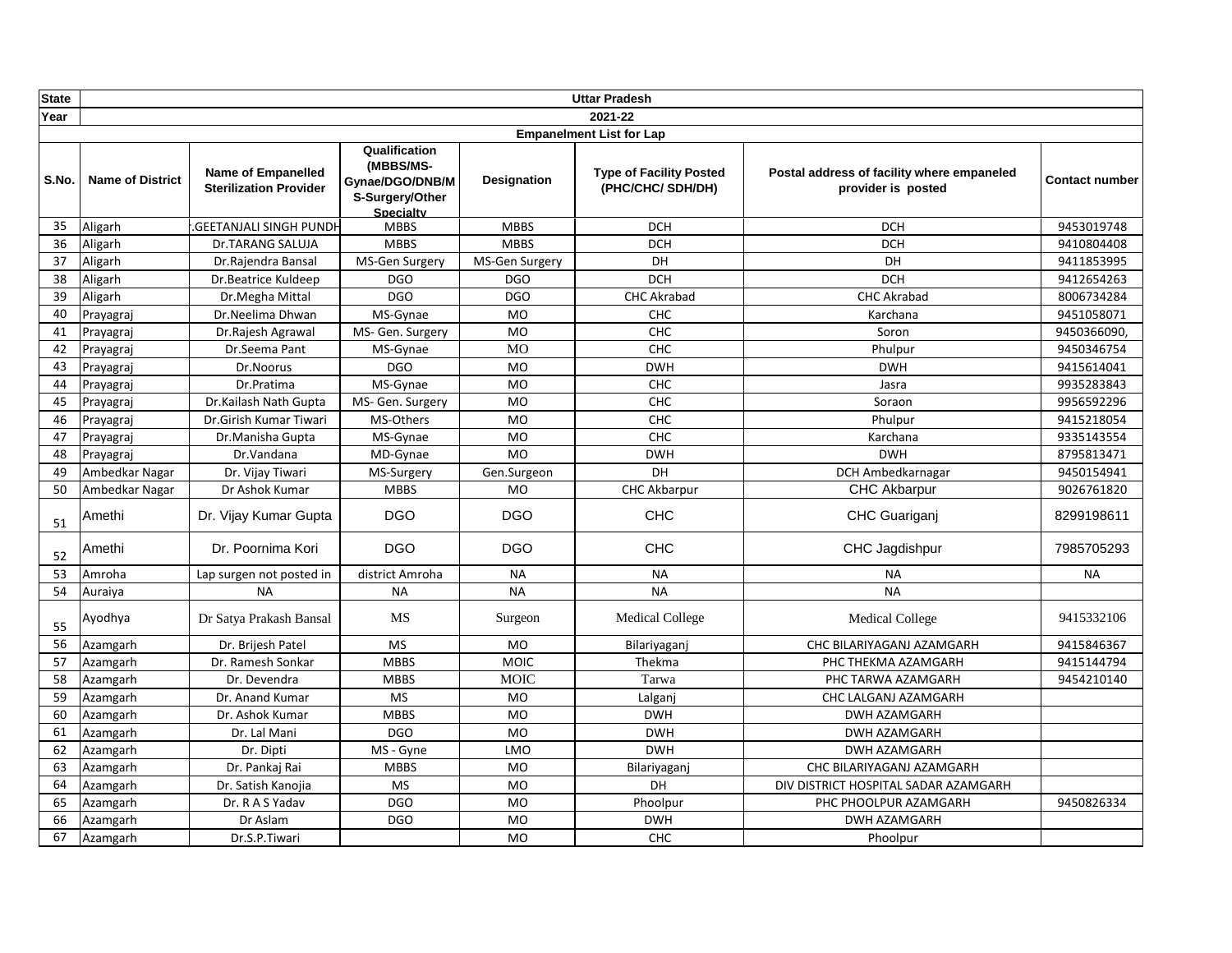| <b>State</b> |                         |                                                            |                                                                                      |                    | <b>Uttar Pradesh</b>                                |                                                                  |                       |
|--------------|-------------------------|------------------------------------------------------------|--------------------------------------------------------------------------------------|--------------------|-----------------------------------------------------|------------------------------------------------------------------|-----------------------|
| Year         |                         |                                                            |                                                                                      |                    | 2021-22                                             |                                                                  |                       |
|              |                         |                                                            |                                                                                      |                    | <b>Empanelment List for Lap</b>                     |                                                                  |                       |
| S.No.        | <b>Name of District</b> | <b>Name of Empanelled</b><br><b>Sterilization Provider</b> | Qualification<br>(MBBS/MS-<br>Gynae/DGO/DNB/M<br>S-Surgery/Other<br><b>Specialty</b> | <b>Designation</b> | <b>Type of Facility Posted</b><br>(PHC/CHC/ SDH/DH) | Postal address of facility where empaneled<br>provider is posted | <b>Contact number</b> |
| 68           | <b>Budaun</b>           | Dr. Rekha Rani                                             | <b>MBBS DGO</b>                                                                      | CMS(F)             | <b>DWH</b>                                          | District women Hospital Budaun<br>Pin 243601                     | 9839659337            |
| 69           | <b>Budaun</b>           | Dr. Shobha Agrawal                                         | <b>MBBS MS</b>                                                                       | Surgeon            | <b>DWH</b>                                          | District women Hospital Budaun<br>Pin 243601                     | 9410832549            |
| 70           | <b>Budaun</b>           | Dr. Hakim Singh                                            | MS Gynae                                                                             | MS Gynae           | <b>DWH</b>                                          | District women Hospital Budaun<br>Pin 243601                     | 9412159423            |
| 71           | <b>Baghpat</b>          | DR ANJU BALA                                               | <b>DGO</b>                                                                           | <b>LMO</b>         | DН                                                  | <b>CMO OFFIEC</b>                                                | 9837118757            |
| 72           | Baghpat                 | DR SHILPA SIROHI                                           | <b>DGO</b>                                                                           | <b>LMO</b>         | $\overline{D}$                                      | <b>CMO OFFIEC</b>                                                | 9891848147            |
| 73           | Baghpat                 | Dr Nisha                                                   | <b>DGO</b>                                                                           | <b>LMO</b>         | $\overline{D}$                                      | <b>CMO OFFIEC</b>                                                |                       |
| 74           | Bahraich                | Dr Anil Kumar                                              | <b>DGO</b>                                                                           | <b>DGO</b>         | <b>CHC</b>                                          | CHC Kaisarganj                                                   | 9918021592            |
| 75           | Bahraich                | Dr Pankaj Srivastav                                        | <b>MS</b>                                                                            | Surgeon            | DH                                                  | DH Bahraich                                                      | 9473691448            |
| 76           | Bahraich                | Dr Anju Srivastav                                          | <b>MBBS</b>                                                                          | $\overline{MO}$    | <b>DWH</b>                                          | <b>DWH</b> Bahraich                                              | 9415411177            |
| 77           | Bahraich                | Dr Arvind                                                  | <b>MBBS</b>                                                                          | Surgeon            | Pvt.                                                | Buddha hos. Bahraich                                             | 9918109109            |
| 78           | Bahraich                | Dr. Shishir Kumar                                          | <b>MS</b>                                                                            | Surgeon            | <b>CHC</b>                                          | CHC Kaisarganj                                                   |                       |
| 79           | Bahraich                | Dr. Mantdev                                                | DGO                                                                                  | <b>DGO</b>         | CHC                                                 | <b>CHC</b> Motipur                                               |                       |
| 80           | <b>Ballia</b>           | br. Ravindra Nath Upadhaya                                 | MS-Surgery                                                                           | Surgeon            | DH Ballia                                           | DH                                                               | 9415248387            |
| 81           | <b>Ballia</b>           | Dr. Sangam Singh                                           | <b>DGO</b>                                                                           | <b>MO</b>          | <b>DWH Ballia</b>                                   | <b>DWH</b>                                                       | 9918692499            |
| 82           | <b>Ballia</b>           | Dr. Aanand Kumar                                           | MS-Surgery                                                                           | Superintendent     | Nagara, Rasara, Narahi                              | Narahi CHC                                                       | 9431456411            |
| 83           | <b>Ballia</b>           | Dr. Arvind Kumar Singh                                     | MS-Surgery                                                                           | Senior Consultant  | Chilkahar, Reoti                                    | DH                                                               | 9415386045            |
| 84           | Ballia                  | Dr. Vinod Kumar Singh                                      | MS-Surgery                                                                           | Superintendent     | Siar, Pandah                                        | CHC Khejuri                                                      | 9450779728            |
| 85           | <b>Ballia</b>           | Dr. Anil Kumar                                             | MS-Surgery                                                                           | Surgeon            | DH Ballia                                           | DH                                                               | 9415359840            |
| 86           | <b>Ballia</b>           | Dr Chandra Prakash<br>Pandey                               | MS- Gen. Surgery                                                                     | <b>MO</b>          | <b>CHC AGAUR</b>                                    | <b>CHC AGAUR</b>                                                 | 7839287099            |
| 87           | <b>Ballia</b>           | Dr. Tanveer Azam<br>ansari                                 | <b>MBBS</b>                                                                          | <b>MO</b>          | CHC, Siar                                           | <b>CHC</b>                                                       | 8009168015            |
| 88           | Balrampur               | Dr. Mahi Kirti                                             | <b>DGO</b>                                                                           | MS                 | DH                                                  | <b>MIK District Hospital</b>                                     | 9452564431            |
| 89           | Balrampur               | Dr. P K Mishra                                             | <b>DGO</b>                                                                           | <b>MS</b>          | DH                                                  | <b>MIK District Hospital</b>                                     | 9506412395            |
| 90           | Balrampur               | Dr. R K Singh                                              | <b>DGO</b>                                                                           | <b>MS</b>          | <b>DH</b>                                           | <b>MIK District Hospital</b>                                     | 9415188393            |
| 91           | Balrampur               | Dr. A K Srivastava                                         | MS-Surgery                                                                           | <b>MS</b>          | <b>DH</b>                                           | <b>DMH</b>                                                       | 9839064906            |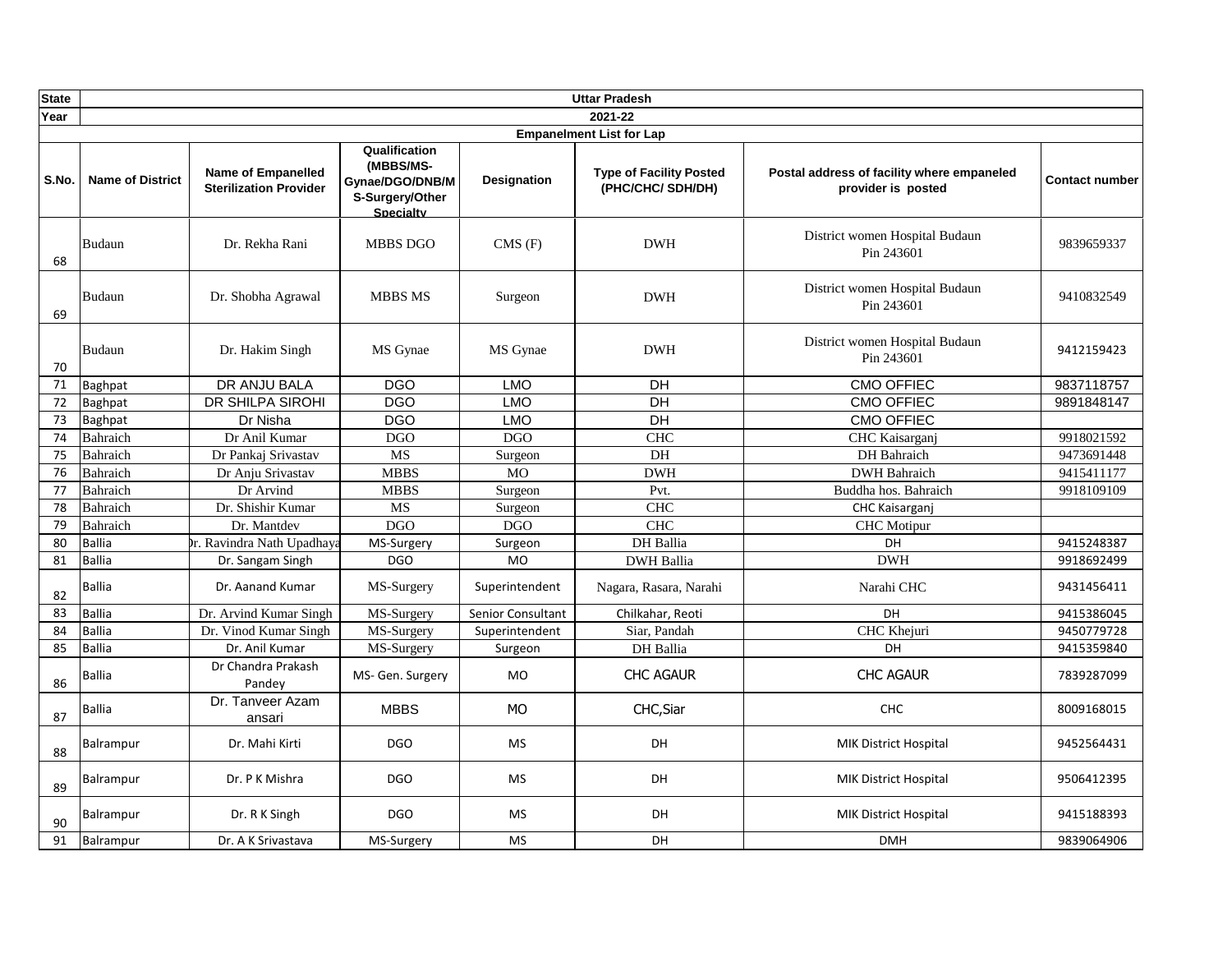| <b>State</b> |                         |                                                            |                                                                                      |                     | <b>Uttar Pradesh</b>                                |                                                                  |                       |
|--------------|-------------------------|------------------------------------------------------------|--------------------------------------------------------------------------------------|---------------------|-----------------------------------------------------|------------------------------------------------------------------|-----------------------|
| Year         |                         |                                                            |                                                                                      |                     | 2021-22                                             |                                                                  |                       |
|              |                         |                                                            |                                                                                      |                     | <b>Empanelment List for Lap</b>                     |                                                                  |                       |
| S.No.        | <b>Name of District</b> | <b>Name of Empanelled</b><br><b>Sterilization Provider</b> | Qualification<br>(MBBS/MS-<br>Gynae/DGO/DNB/M<br>S-Surgery/Other<br><b>Specialty</b> | Designation         | <b>Type of Facility Posted</b><br>(PHC/CHC/ SDH/DH) | Postal address of facility where empaneled<br>provider is posted | <b>Contact number</b> |
| 92           | Balrampur               | Dr. Arun                                                   | MS-Surgery                                                                           | <b>MS</b>           | <b>DCH</b>                                          | <b>DCH</b>                                                       | 9651684516            |
| 93           | Banda                   | N/A                                                        | N/A                                                                                  | N/A                 | N/A                                                 | N/A                                                              | N/A                   |
| 94           | Barabanki               | $\Omega$                                                   | $\mathbf 0$                                                                          | $\mathbf 0$         | $\Omega$                                            | $\Omega$                                                         | $\mathbf 0$           |
| 95           | Bareilly                | Dr. A.A. Ansari                                            | <b>MS</b>                                                                            | <b>SURGEON</b>      | CMO Office, Bareilly                                | CMO Office, Bareilly                                             | 9719291723            |
| 96           | Bareilly                | Dr. J.P. Morya                                             | <b>MS</b>                                                                            | <b>SURGEON</b>      | CHC Baheri, Bareilly                                | CHC Baheri, Bareilly                                             | 9412417914            |
| 97           | Bareilly                | Dr. Shudesh Kumari                                         | <b>DGO</b>                                                                           | <b>DLO</b>          | DLO Office, Bareilly                                | DLO Office, Bareilly Cantt Bareilly                              | 9412288200            |
| 98           | Bareilly                | Dr. Suman Dutt Gautam                                      | <b>DGO</b>                                                                           | <b>ACMO</b>         | Police line Hospital, Bareilly                      | Police line Hospital, Bareilly                                   | 9411852563            |
| 99           | Bareilly                | Dr. Shilpi Kesharwani                                      | <b>DGO</b>                                                                           | <b>GYNECOLOGIST</b> | DWH, Bareilly                                       | DWH, Bareilly                                                    | 9720798633            |
| 100          | Bareilly                | Dr. Alka Katiyar                                           | <b>DGO</b>                                                                           | SMO                 | PAC Hospital, Bareilly                              | Bareilly                                                         |                       |
| 101          | Bareilly                | Dr. Quadra Sultana                                         | <b>DGO</b>                                                                           | <b>GYNECOLOGIST</b> | DWH, Bareilly                                       | DWH, Bareilly                                                    | 9412603483            |
| 102          | Basti                   | Dr Mamta Rani                                              | <b>DGO</b>                                                                           | <b>DGO</b>          | DH                                                  | DWH, Basti                                                       | 9415785607            |
| 103          | Basti                   | Dr V.K srivastava                                          | MS-Surgery                                                                           | Surgeon             | DH                                                  | DH                                                               | 9415122207            |
| 104          | Basti                   | Dr.A.P.D. Dewedi                                           | MS.Gen. Surgeon                                                                      | Surgeon (cont.)     | DH                                                  | DWH.Basti                                                        | 9451428401            |
| 105          | Bhadohi                 | Dr. Salini pathak                                          | <b>DGO</b>                                                                           | <b>MO</b>           | <b>CHC</b>                                          | <b>CHC Bhadohi</b>                                               | 8005093163            |
| 106          | Bhadohi                 | Dr. Soni Singh                                             | <b>MBBS</b>                                                                          | <b>MO</b>           | CHC                                                 | <b>CHC</b> Deegh                                                 | 9451582299            |
| 107          | Bhadohi                 | Dr. Susheel Kumar Gupta                                    | MS-Surgery                                                                           | Surgeon             | <b>DCH</b>                                          | Maharaja Balwant Singh Gov. Hospital Bhadohi                     | 9935145607            |
| 108          | Bhadohi                 | Dr. Vertika Agrawal                                        | <b>DGO</b>                                                                           | <b>MO</b>           | <b>CHC</b>                                          | DH Gyanpur                                                       | 9696665511            |
| 109          | Bhadohi                 | Dr. Sameer Upadhya                                         | <b>DGO</b>                                                                           | <b>MO</b>           | <b>CHC</b>                                          | <b>CHC Bhadohi</b>                                               | 9721107288            |
| 110          | Bijnor                  | Dr. Prabha Rani                                            | <b>DGO</b>                                                                           | <b>CMS</b>          | DH                                                  | District Women Hospital Bijnor                                   | 7060971845            |
| 111          | Bijnor                  | Dr. Naresh Johri                                           | <b>MS</b>                                                                            | Surgeon             | DH                                                  | District Combined Hospital Bijnor                                | 9837965879            |
| 112          | Bijnor                  | Dr. Arun Panday                                            | MS                                                                                   | <b>CMS</b>          | DH Male                                             | District Combined Hospital Bijnor                                | 9412079072            |
| 113          | Bijnor                  | Dr. Beenu Gupta                                            | <b>DGO</b>                                                                           | Dy. CMO Bijnor      | CMO Office Bijnor                                   | <b>CMO Office Bijnor</b>                                         | 8433005898            |
| 114          | Bijnor                  | Dr. Indu Bala Mishra                                       | <b>DGO</b>                                                                           | Senior Consultant   | Private                                             | Akansha Hospital Bijnor                                          | 9634288585            |
| 115          | Bijnor                  | Dr. Peeyush Varma                                          | <b>MS</b>                                                                            | Private Surgeon     | Private Hospital                                    | Ayushman Hospital, Bijnor                                        |                       |
| 116          | Bijnor                  | Dr. Beena Singh                                            | <b>MS</b>                                                                            | Private Surgeon     | Private Hospital                                    | Beena Prabha Hospital, Bijnor                                    |                       |
| 117          | Bulandshahar            | Dr Sudha Sharma                                            | <b>DGO</b>                                                                           | LMO                 | DH                                                  | <b>DWH Bulandshahar</b>                                          | 9837460515            |
| 118          | Bulandshahar            | Dr Nishi Singh                                             | <b>DGO</b>                                                                           | LMO                 | DH                                                  | <b>DWH Bulandshahar</b>                                          | 9690807620            |
| 119          | Bulandshahar            | Dr Manju Agrawal                                           | <b>DGO</b>                                                                           | LMO                 | <b>PPC</b>                                          | PPC khurja                                                       | 8954757700            |
| 120          | Bulandshahar            | Dr Madhubala                                               | <b>DGO</b>                                                                           | LMO                 | <b>DH</b>                                           | <b>DWH Bulandshahar</b>                                          | 9811478147            |
| 121          | Bulandshahar            | Dr Narendra                                                | <b>DGO</b>                                                                           | <b>MO</b>           | <b>DCH</b>                                          | <b>DCH Sikandrabad</b>                                           | 9411949143            |
| 122          | Bulandshahar            | Dr Gurpreet kaur                                           | Gyne                                                                                 | LMO                 | <b>DCH</b>                                          | <b>DCH Sikandrabad</b>                                           | 8447738142            |
| 123          | Bulandshahar            | Dr. Ritu Mittal                                            | <b>DNB</b>                                                                           | LMO                 | CHC                                                 | CHC Siyana                                                       | 9654125627            |
| 124          | Chitrakoot              | Dr. Rafiq Ansari                                           | MBBS, DGO                                                                            | Gynocologist        | <b>DCH</b>                                          | <b>DCH</b>                                                       | 8318930479            |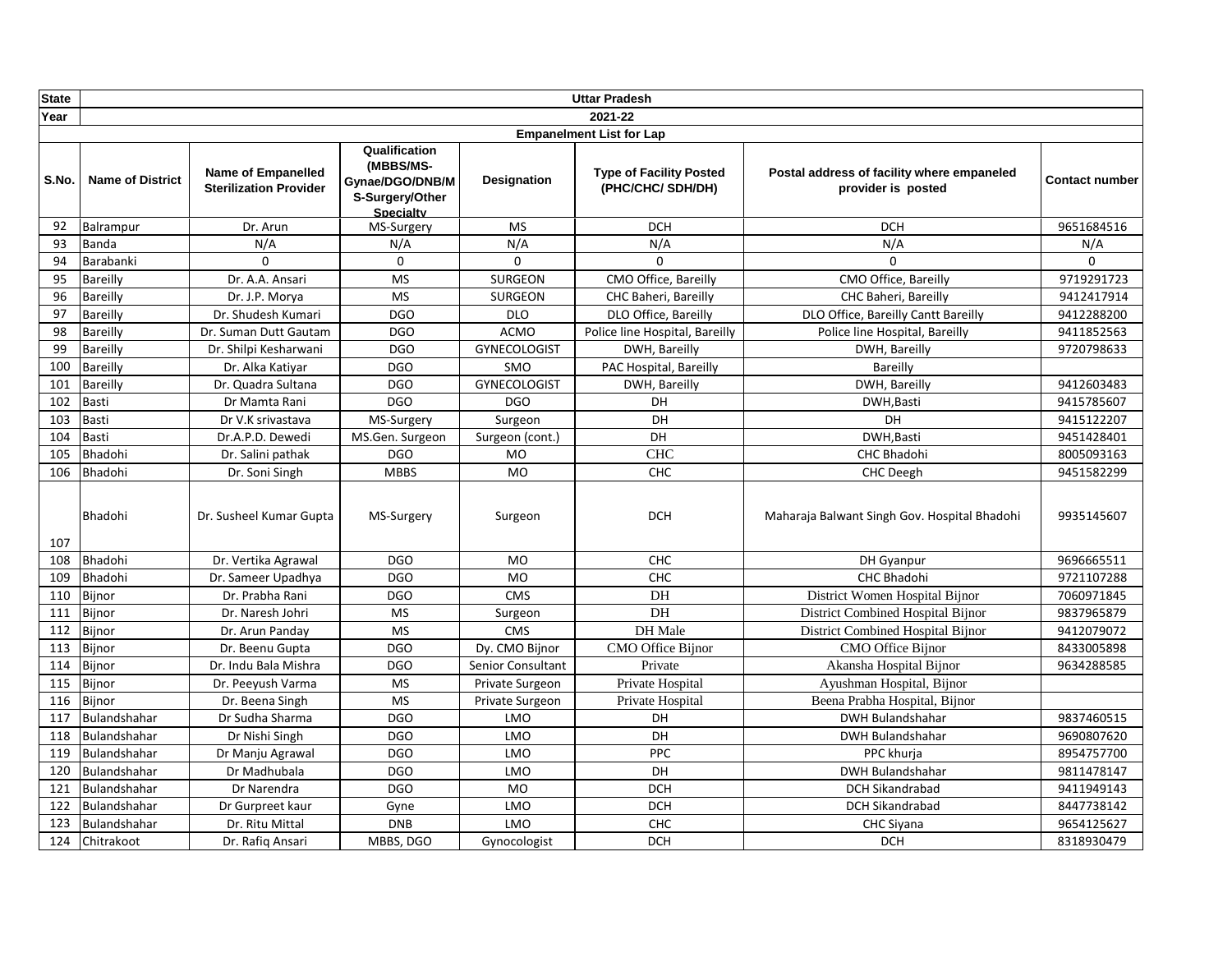| <b>State</b> |                         |                                                            |                                                                               |                                  | <b>Uttar Pradesh</b>                                |                                                                    |                       |
|--------------|-------------------------|------------------------------------------------------------|-------------------------------------------------------------------------------|----------------------------------|-----------------------------------------------------|--------------------------------------------------------------------|-----------------------|
| Year         |                         |                                                            |                                                                               |                                  | 2021-22                                             |                                                                    |                       |
|              |                         |                                                            |                                                                               |                                  | <b>Empanelment List for Lap</b>                     |                                                                    |                       |
| S.No.        | <b>Name of District</b> | <b>Name of Empanelled</b><br><b>Sterilization Provider</b> | Qualification<br>(MBBS/MS-<br>Gynae/DGO/DNB/M<br>S-Surgery/Other<br>Specialty | <b>Designation</b>               | <b>Type of Facility Posted</b><br>(PHC/CHC/ SDH/DH) | Postal address of facility where empaneled<br>provider is posted   | <b>Contact number</b> |
| 125          | Deoria                  | O.P Singh                                                  | <b>DGO</b>                                                                    | Surgeon                          | <b>CHC</b>                                          | Pipara daula Kadam                                                 | 9839059652            |
| 126          | Deoria                  | Dr. Alpana Rani Gupta                                      | <b>DGO</b>                                                                    | Surgeon                          | <b>DWH</b>                                          | Deoria                                                             | 9415341600            |
| 127          | Deoria                  | Dr. Rakesh Kumar                                           | <b>MS</b>                                                                     | Surgeon                          | DH                                                  | Deoria                                                             | 9415381389            |
| 128          | Deoria                  | Dr. Ajay Shahi                                             | <b>MS</b>                                                                     | Surgeon                          | CHC                                                 | Patherdeva                                                         | 9415312126            |
| 129          | Deoria                  | Dr. Y P Yadav                                              | <b>MS</b>                                                                     | Surgeon                          | <b>DWH</b>                                          | Deoria                                                             | 9918920563            |
| 130          | Deoria                  | Dr. B.K Mishra                                             | <b>MS</b>                                                                     | Surgeon                          | <b>CHC</b>                                          | Salempur                                                           | 7985398338            |
| 131          | Deoria                  | Dr. Sweta Mishra                                           | <b>DGO</b>                                                                    | Surgeon                          | <b>DWH</b>                                          | Deoria                                                             | 7905814657            |
| 132          | Deoria                  | Dr. Ajeet Gautam                                           | <b>MS</b>                                                                     | Surgeon                          | CHC                                                 | Tarkulwa                                                           | 9179885324            |
| 133          | Deoria                  | O.P Yadav                                                  | <b>DGO</b>                                                                    | Surgeon                          | <b>DWH</b>                                          | Deoria                                                             | 9415661899            |
| 134          | Etah                    | Dr. Anita Kumari                                           | <b>DGO</b>                                                                    | <b>LMO</b>                       | <b>CHC</b>                                          | DWH, Etah                                                          | 9837604648            |
| 135          | <b>ETAWAH</b>           | Anil kumar                                                 | MBBS, MS                                                                      | G.Surgeon                        | DH-F                                                | <b>ETAWAH</b>                                                      | 9412157128            |
| 136          | <b>ETAWAH</b>           | Piyush tiwari                                              | MBBS, MS                                                                      | G.Surgeon                        | DH-M                                                | <b>ETAWAH</b>                                                      | 9536341504            |
| 137          | <b>ETAWAH</b>           | Mangal singh                                               | MBBS, MS                                                                      | G.Surgeon                        | DH-M                                                | <b>ETAWAH</b>                                                      | 9839172291            |
| 138          | <b>ETAWAH</b>           | Yashmita                                                   | MBBS, DGO                                                                     | Lady<br>M.O.(Gyanaecologis<br>t) | DH-F                                                | <b>ETAWAH</b>                                                      | 8650553237            |
| 139          | <b>ETAWAH</b>           | Archana kumari                                             | MBBS, DGO                                                                     | Gyanaecologist                   | <b>CHC</b>                                          | <b>ETAWAH</b>                                                      | 9456997939            |
| 140          | <b>ETAWAH</b>           | Kajali Gupta                                               | MBBS, DGO                                                                     | Gyanaecologist                   | DH-F                                                | <b>ETAWAH</b>                                                      | 8853437886            |
| 141          | Farrukhabad             | Dr.Krishna Bose                                            | <b>DGO</b>                                                                    | <b>MO</b>                        | <b>DH</b>                                           | Dr. Ram Manohar Lohiya Female Hospital, Awas<br>Vikas, Farrukhabad | 9670820652            |
| 142          | Farrukhabad             | Dr.Madhu Agarwal                                           | <b>DGO</b>                                                                    | <b>MO</b>                        | <b>CHC</b>                                          | CHC Kaimganj, Block Kaimganj, Farrukhabad                          | 9794197806            |
| 143          | Fatehpur                | Dr. Sunil Kumar                                            | <b>MS</b>                                                                     | Surgeon                          | <b>CHC</b>                                          | CHC Bindki, Fatehpur                                               | 9839379512            |
| 144          | Fatehpur                | Dr. Ravi Ananad                                            | MS                                                                            | Surgeon                          | DH                                                  | District Male Hospital Fatehpur                                    | 8400226622            |
| 145          | Fatehpur                | Dr. Rekha Rani                                             | Ms-Gynae                                                                      | <b>CMS</b>                       | <b>DWH</b>                                          | District Women Hospital Fatehpur                                   | 8005195720            |
| 146          | Fatehpur                | Dr. Naresh Vishal                                          | <b>MS</b>                                                                     | Surgeon                          | DH                                                  | District Male Hospital Fatehpur                                    | 9919484951            |
| 147          | Firozabad               | Dr. Rajveer Singh                                          | MS-Surgery                                                                    | MS-Surgery                       | DH                                                  | Medical Collage Firozabad                                          | 9412330834            |
| 148          | Firozabad               | DR. J.L. Gupta                                             | MS-Surgery                                                                    | MS-Surgery                       | DH                                                  | DH                                                                 | 9412162550            |
| 149          | Firozabad               | Dr. Mukesh Chaturvedi                                      | MS-Surgery                                                                    | <b>ACMO</b>                      | DH                                                  | <b>DCH Shikohabad</b>                                              | 9412162554            |
| 150          | Firozabad               | Dr. Neeta Gupta                                            | <b>DGO</b>                                                                    | <b>DGO</b>                       | DH                                                  | DCH Shikohabad                                                     | 7830819506            |
| 151          | Firozabad               | Dr. Hansh Raj                                              | MS-Surgery                                                                    | <b>ACMO</b>                      | CMO Office                                          | CMO Office                                                         | 9412526954            |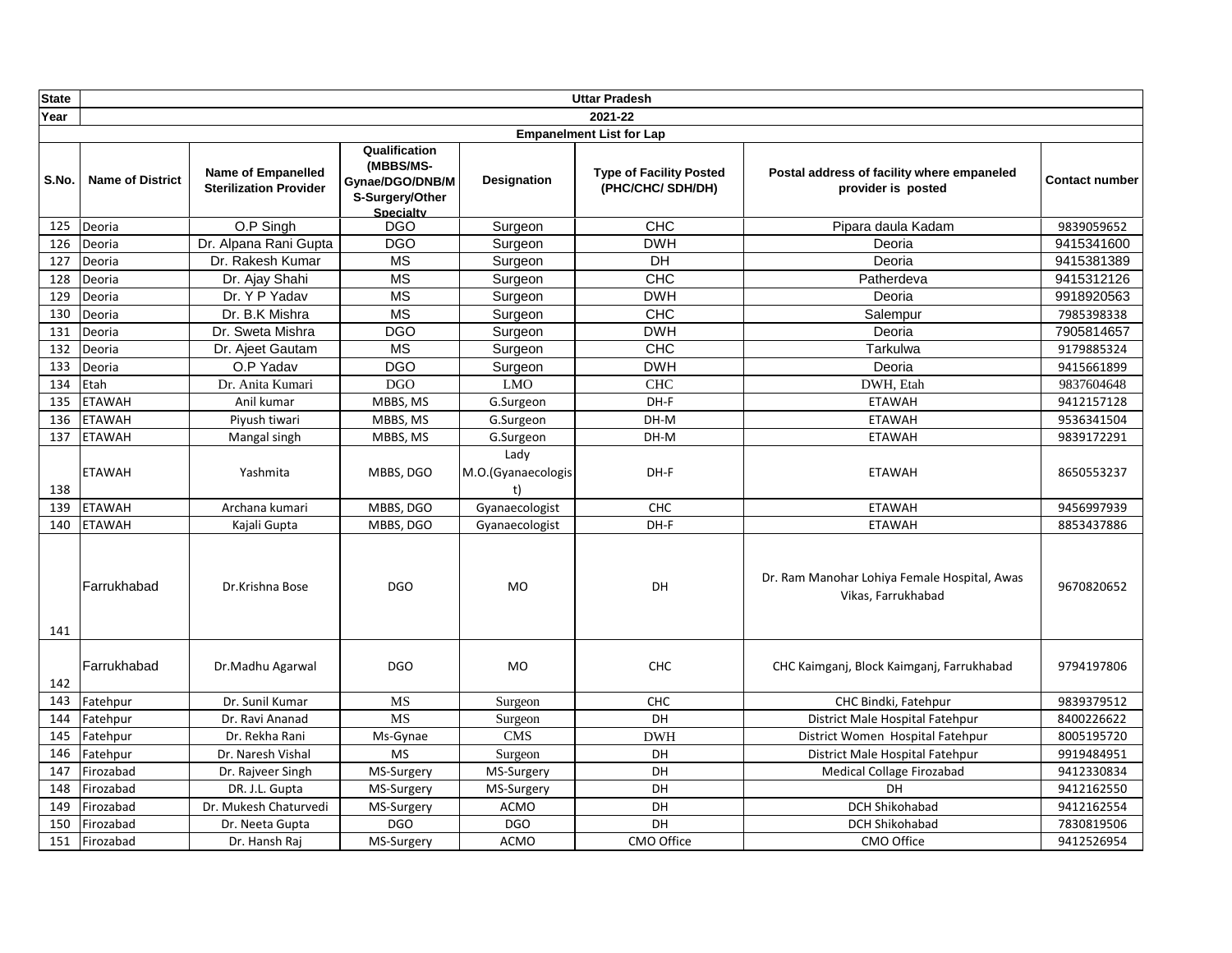| <b>State</b> |                         |                                                            |                                                                               |                        | <b>Uttar Pradesh</b>                                |                                                                                         |                |
|--------------|-------------------------|------------------------------------------------------------|-------------------------------------------------------------------------------|------------------------|-----------------------------------------------------|-----------------------------------------------------------------------------------------|----------------|
| Year         |                         |                                                            |                                                                               |                        | 2021-22                                             |                                                                                         |                |
|              |                         |                                                            |                                                                               |                        | <b>Empanelment List for Lap</b>                     |                                                                                         |                |
| S.No.        | <b>Name of District</b> | <b>Name of Empanelled</b><br><b>Sterilization Provider</b> | Qualification<br>(MBBS/MS-<br>Gynae/DGO/DNB/M<br>S-Surgery/Other<br>Specialty | <b>Designation</b>     | <b>Type of Facility Posted</b><br>(PHC/CHC/ SDH/DH) | Postal address of facility where empaneled<br>provider is posted                        | Contact number |
| 152          | Firozabad               | Dr. Anita Singh                                            | <b>DGO</b>                                                                    | <b>DGO</b>             | DH                                                  | DCH Shikohabad                                                                          | 9837604648     |
| 153          |                         | Gautam Buddha Na Dr. Asha Kiran Choudhary                  | <b>DGO</b>                                                                    | LMO                    | <b>CHC</b>                                          | Lt. shri mangalsen samudaiyk swasth kendra<br>Badalpur, Dadri Road, Gautam Buddha Nagar | 9810831961     |
| 154          | Gautam Buddha Na        | Dr. Arvind Kumar Vaish                                     | MS- Gen. Surgery                                                              | <b>MO</b>              | <b>CHC</b>                                          | Lt. shri mangalsen samudaiyk swasth kendra<br>Badalpur, Dadri Road, Gautam Buddha Nagar | 8860507553     |
| 155          | Gautam Buddha Na        | Dr. Rahul Verma                                            | MS- Gen. Surgery                                                              | MO                     | <b>CHC</b>                                          | CHC Dadha kasna                                                                         | 9818899771     |
| 156          | Gautam Buddha Na        | Dr. Meera Pathak                                           | MS-Gynae                                                                      | <b>MO</b>              | FRU CHC                                             | CHC Bhangel, Sec-82 Noida                                                               | 9560247978     |
| 157          | Gautam Buddha Na        | Dr. Shabih Mazhar                                          | MS- Gen. Surgery                                                              | <b>MO</b>              | FRU CHC                                             | CHC Bhangel, Sec-82 Noida                                                               | 9999424244     |
| 158          | Gautam Buddha Na        | Dr. Vinita Aggarwal                                        | MS-Gynae                                                                      | <b>MO</b>              | <b>DCH</b>                                          | District Combined Hosptal, Sec-30 Noida                                                 | 9810002644     |
| 159          | Gautam Buddha Na        | Dr. Nirupama Singh                                         | <b>DGO</b>                                                                    | <b>MO</b>              | <b>DCH</b>                                          | District Combined Hosptal, Sec-30 Noida                                                 | 9205691039     |
| 160          | Gautam Buddha Na        | Dr. Archana Tyagi                                          | <b>DGO</b>                                                                    | MO                     | <b>DCH</b>                                          | District Combined Hosptal, Sec-30 Noida                                                 | 9891328448     |
| 161          | Gautam Buddha Na        | Dr. Anshu Gupta                                            | <b>DGO</b>                                                                    | MO                     | <b>DCH</b>                                          | District Combined Hosptal, Sec-30 Noida                                                 | 9205691048     |
| 162          | Gautam Buddha Na        | Dr. Preeti Aggarwal                                        | <b>DGO</b>                                                                    | <b>MO</b>              | <b>DCH</b>                                          | District Combined Hosptal, Sec-30 Noida                                                 | 9205691012     |
| 163          | Gautam Buddha Na        | Dr. Vandana Aggarwal                                       | <b>DGO</b>                                                                    | <b>MO</b>              | <b>DCH</b>                                          | District Combined Hosptal, Sec-30 Noida                                                 | 9205691046     |
| 164          | Gautam Buddha Na        | Dr. Alokita                                                | MS-Gynae                                                                      | <b>MO</b>              | <b>DCH</b>                                          | District Combined Hosptal, Sec-30 Noida                                                 | 9205691052     |
| 165          | Gautam Buddha Na        | Dr. Pushplata                                              | <b>DGO</b>                                                                    | <b>MO</b>              | <b>DCH</b>                                          | District Combined Hosptal, Sec-30 Noida                                                 | 9205691024     |
| 166          | Gautam Buddha Na        | Dr. P.K.Das                                                | MS- Gen. Surgery                                                              | <b>MO</b>              | <b>DCH</b>                                          | District Combined Hosptal, Sec-30 Noida                                                 | 9990665550     |
| 167          | Gautam Buddha Na        | Dr. Rajendra                                               | MS- Gen. Surgery                                                              | <b>MO</b>              | <b>DCH</b>                                          | District Combined Hosptal, Sec-30 Noida                                                 | 9999764421     |
| 168          | Gautam Buddha Na        | Dr. Ritu Mittal                                            | <b>DGO</b>                                                                    | MO                     | <b>BPHC</b>                                         | PHC Bisrakh                                                                             | 9654125627     |
| 169          | Gautam Buddha Na        | Dr. Altaaf                                                 | <b>DGO</b>                                                                    | <b>MO</b>              | CHC                                                 | CHC Jewar                                                                               | 8077378134     |
| 170          | Ghaziabad               | Dr.Reeta Arya                                              | MBBS, DGO                                                                     | <b>Medical Officer</b> | CHC                                                 | CHC Loni                                                                                | 9560727610     |
| 171          | Ghaziabad               | Dr. Sushma Bharti                                          | MBBS, DGO                                                                     | Consultant             | DH                                                  | <b>DWH</b>                                                                              | 9412886169     |
| 172          | Ghaziabad               | Dr. Kavita Arya                                            | MBBS, DGO                                                                     | Consultant             | DH                                                  | <b>DWH</b>                                                                              | 9971108568     |
| 173          | Ghaziabad               | Dr. Sangeeta Goyal                                         | MBBS, DGO                                                                     | <b>CMS</b>             | DH                                                  | <b>DWH</b>                                                                              | 9910592742     |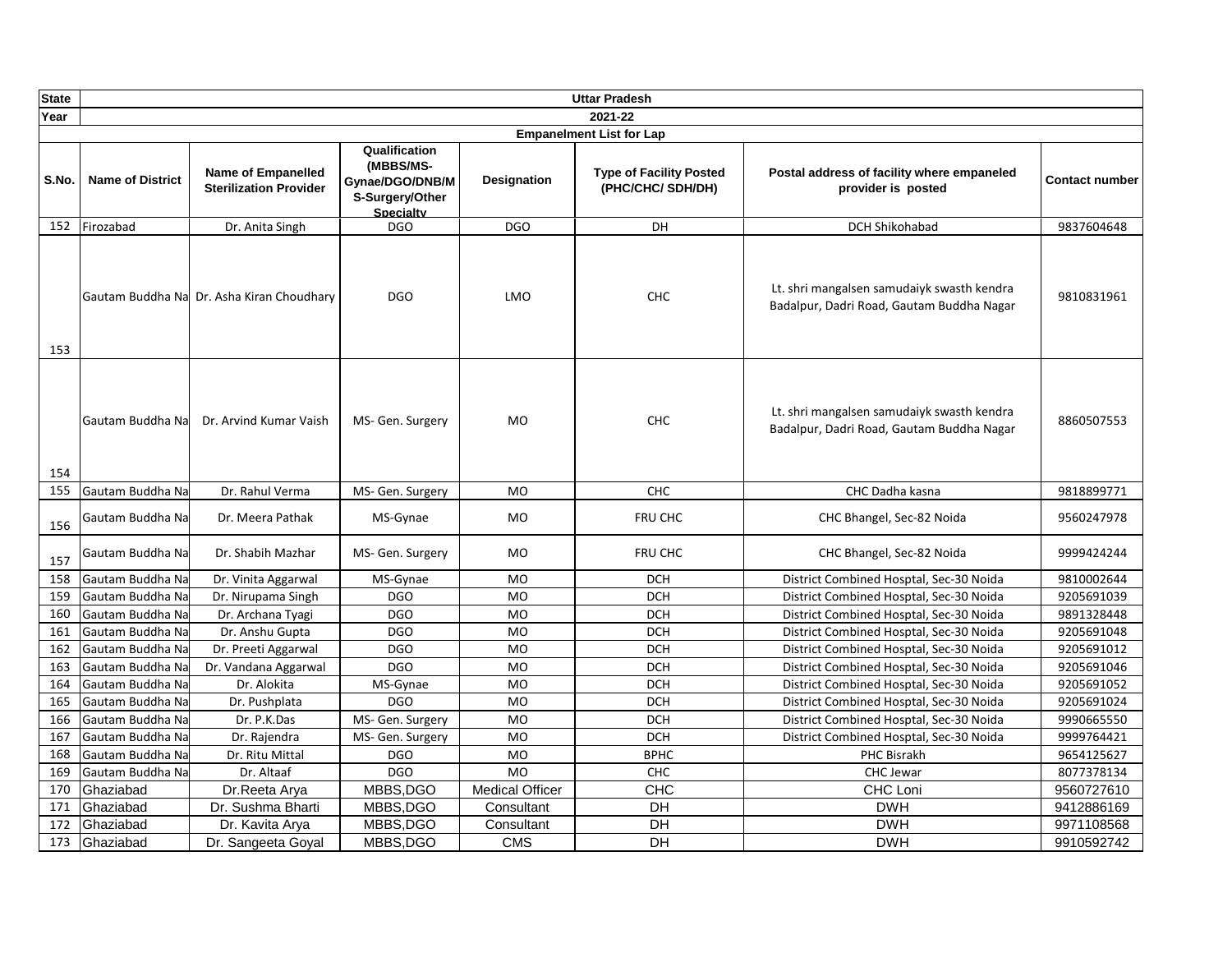| <b>State</b> |                         |                                                            |                                                                               |                       | <b>Uttar Pradesh</b>                                |                                                                  |                       |
|--------------|-------------------------|------------------------------------------------------------|-------------------------------------------------------------------------------|-----------------------|-----------------------------------------------------|------------------------------------------------------------------|-----------------------|
| Year         |                         |                                                            |                                                                               |                       | 2021-22                                             |                                                                  |                       |
|              |                         |                                                            |                                                                               |                       | <b>Empanelment List for Lap</b>                     |                                                                  |                       |
| S.No.        | <b>Name of District</b> | <b>Name of Empanelled</b><br><b>Sterilization Provider</b> | Qualification<br>(MBBS/MS-<br>Gynae/DGO/DNB/M<br>S-Surgery/Other<br>Specialty | <b>Designation</b>    | <b>Type of Facility Posted</b><br>(PHC/CHC/ SDH/DH) | Postal address of facility where empaneled<br>provider is posted | <b>Contact number</b> |
| 174          | Ghaziabad               | Dr. Gunmala Jain                                           | MBBS, DGO                                                                     | Consultant            | DH                                                  | <b>DWH</b>                                                       | 9650019263            |
| 175          | Ghaziabad               | Dr. Ritu Katyaal                                           | MBBS, DGO                                                                     | Sr. Consultant        | $\overline{D}$                                      | <b>DWH</b>                                                       | 9458525820            |
| 176          | <b>IGhaziabad</b>       | Dr. Priyanka                                               | MBBS, DGO                                                                     | Consultant            | $\overline{D}$                                      | <b>DWH</b>                                                       | 9560727610            |
| 177          | Ghaziabad               | Dr. Praveen Raka                                           | MBBS, DGO                                                                     | Consultant            | DH                                                  | <b>DCH</b>                                                       | 8800353028            |
| 178          | Ghaziabad               | Dr. Mala Sharma                                            | MBBS, DGO                                                                     | Sr. Consultant        | DH                                                  | <b>DCH</b>                                                       | 9811394490            |
| 179          | Ghaziabad               | Dr. Nalini Gabriyal                                        | MBBS, DGO                                                                     | Gynecologist          | DH                                                  | <b>DCH</b>                                                       | 8130090825            |
| 180          | Ghaziabad               | Dr Ritu Kumar                                              | MBBS, DGO                                                                     | Gynecologist          | <b>CHC</b>                                          | <b>CHC Muradnagar</b>                                            | 9412629971            |
| 181          | Ghaziabad               | Dr. Shweta Patel                                           | MBBS, DGO                                                                     | Gynecologist(NH<br>M) | <b>CHC</b>                                          | CHC Loni                                                         | 9452496265            |
| 182          | Ghazipur                | Dr.Tarkeshwar                                              | <b>DGO</b>                                                                    | Gyno                  | <b>DWH Ghazipur</b>                                 | Yes                                                              | 9415255642            |
| 183          | Ghazipur                | Dr.Sarjeet Kumar Singh                                     | <b>DGO</b>                                                                    | Gyno                  | <b>DWH Ghazipur</b>                                 | Yes                                                              | 7985141323            |
| 184          | Ghazipur                | Dr. Vikas yadav                                            | <b>DGO</b>                                                                    | Gyno                  | CHC kahnpur                                         | Yes                                                              | 9415373803            |
| 185          | Ghazipur                | Dr Gulab Singh                                             | <b>MBBS</b>                                                                   | $\overline{M}$        | <b>DWH Ghazipur</b>                                 | Yes                                                              | 9532427508            |
| 186          | Gonda                   | Dr. Suvarna Kumar                                          | <b>DGO</b>                                                                    | Gynaecologist         | District Women Hospital                             | Near Bus Stop, Gonda U.P. Pincode 271001                         | 8853149029            |
| 187          | Gonda                   | Dr. Deep Mala                                              | <b>DGO</b>                                                                    | Gynaecologist         | District Women Hospital                             | Near Bus Stop, Gonda U.P. Pincode 271002                         | 9415745314            |
| 188          | Gonda                   | Dr. Lalita Kearkatta                                       | <b>DGO</b>                                                                    | Gynaecologist         | District Women Hospital                             | Near Bus Stop, Gonda U.P. Pincode 271003                         | 9415454811            |
| 189          | Gorakhpur               | Dr. Dhananjay Kumar                                        | M.S.                                                                          | Surgeon               | <b>CHC Pipraiech</b>                                | <b>CHC Pipraiech</b>                                             | 9415314596            |
| 190          | Gorakhpur               | Dr. Awadhesh                                               | M.S.                                                                          | Surgeon               | CHC Jungle Kauriya                                  | CHC Jungle Kauriya                                               | 7523047597            |
| 191          | Gorakhpur               | Dr. Shivmuniram                                            | <b>DGO</b>                                                                    | Surgeon               | <b>DWH</b>                                          | <b>DWH Gorakhpur</b>                                             | 9415392804            |
| 192          | Gorakhpur               | Dr. Vandana Singh                                          | MBBS, DGO                                                                     | Gynaecologist         | <b>MCH Wing</b>                                     | <b>DWH Gorakhpur</b>                                             | 9451842532            |
| 193          | Gorakhpur               | Dr. Virendra Kumar                                         | M.S.                                                                          | Surgeon               | <b>CHC Harnahi</b>                                  | <b>CHC Harnahi</b>                                               | 9453187068            |
| 194          | Gorakhpur               | Dr. N.LKushwaha                                            | MBBS. Ortho                                                                   | Superintedent         | <b>CHC Pipraiech</b>                                | <b>CHC Pipraiech</b>                                             | 8887574012            |
| 195          | Gorakhpur               | Dr. Nina Tripathi                                          | <b>DGO</b>                                                                    | Senior Consultant     | <b>DWH</b>                                          | <b>DWH Gorakhpur</b>                                             | 9415968678            |
| 196          | Hamirpur                | $\Omega$                                                   | $\Omega$                                                                      | $\Omega$              | $\Omega$                                            | $\Omega$                                                         | $\Omega$              |
| 197          | Hapur                   | Dr. Deepti Mullick                                         | <b>DGO</b>                                                                    | LMO                   | FRU CHC                                             | <b>CHC Hapur</b>                                                 | 9313186001            |
| 198          | Hapur                   | Dr. Manju Sharma                                           | <b>DGO</b>                                                                    | LMO                   | <b>CHC</b>                                          | CHC Pilkhuwa                                                     | 9837370275            |
| 199          | Hardoi                  | Dr. Ashok Privadarshi                                      | MS- Gen. Surgery                                                              | Surgeon               | <b>DMH</b>                                          | <b>DMH Hardoi</b>                                                | 9450377992            |
| 200          | Hardoi                  | Dr. Avinash Anand                                          | MS- Gen. Surgery                                                              | Surgeon               | <b>CHC Pihani</b>                                   | <b>CHC Pihani</b>                                                | 9450856341            |
| 201          | Hardoi                  | Dr. Masood Alam                                            | MS- Gen. Surgery                                                              | Surgeon               | <b>CHC Sandila</b>                                  | <b>CHC Sandila</b>                                               | 9335764317            |
| 202          | Hardoi                  | Dr. Surjeet Singh                                          | MS- Gen. Surgery                                                              | Surgeon               | <b>DMH</b>                                          | DMH Hardoi                                                       | 9415514134            |
| 203          | Hardoi                  | Dr.B.K. Chaudhri                                           | <b>DGO</b>                                                                    | <b>DGO</b>            | <b>DWH</b>                                          | DHW, Hardoi                                                      | 9455297288            |
| 204          | Hathras                 | Dr. Manju Rani                                             | DGO                                                                           | <b>GYNAE SURGEN</b>   | <b>DWH</b>                                          | <b>DWH Hathras</b>                                               | 9720268468            |
| 205          | Hathras                 | Dr. Meenakshi Singh                                        | <b>MS</b>                                                                     | <b>GYNAE SURGEN</b>   | CHC                                                 | CHC sadabad                                                      | 9756909087            |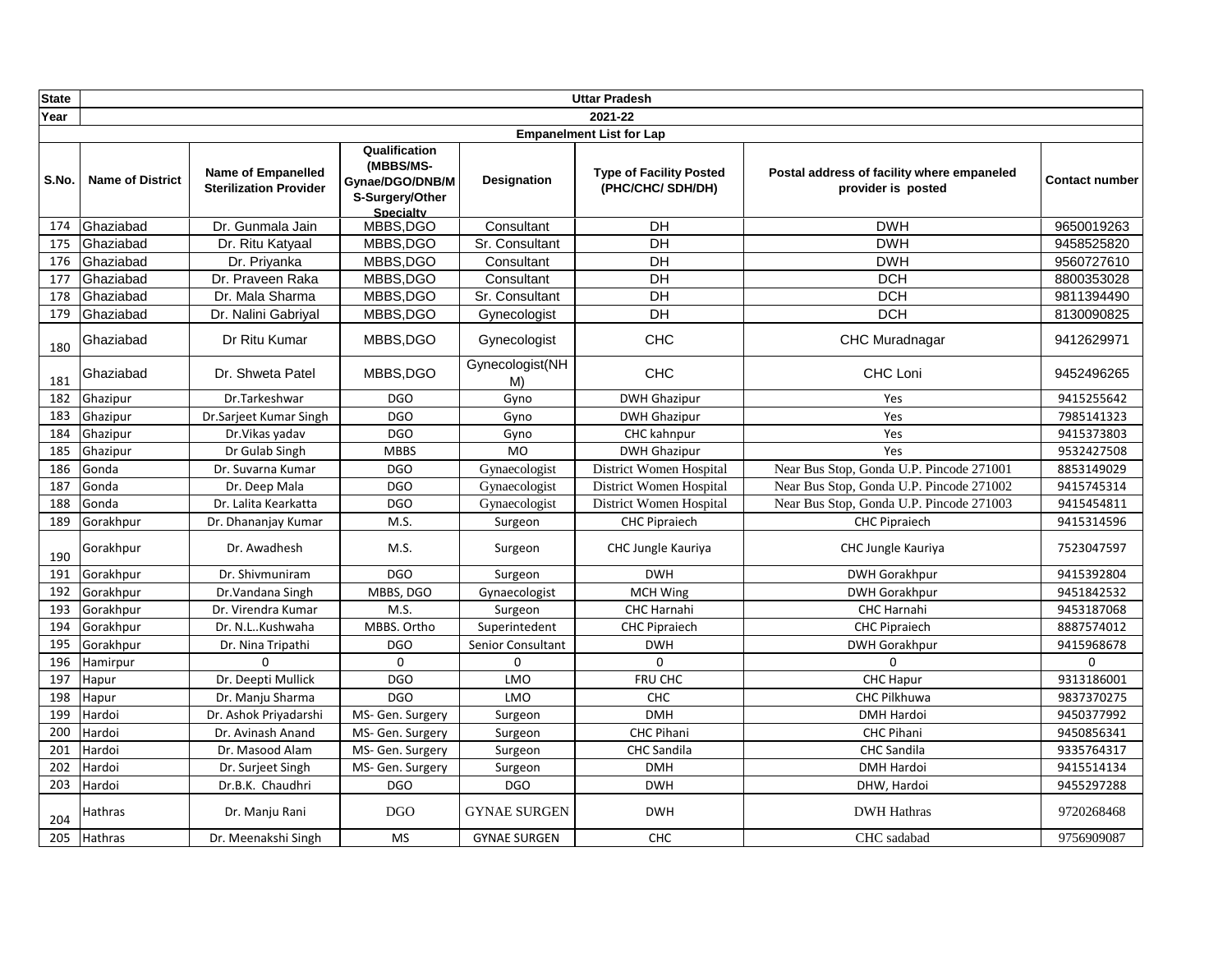| <b>State</b> |                         |                                                            |                                                                                      |              | <b>Uttar Pradesh</b>                                |                                                                  |                       |
|--------------|-------------------------|------------------------------------------------------------|--------------------------------------------------------------------------------------|--------------|-----------------------------------------------------|------------------------------------------------------------------|-----------------------|
| Year         |                         |                                                            |                                                                                      |              | 2021-22                                             |                                                                  |                       |
|              |                         |                                                            |                                                                                      |              | <b>Empanelment List for Lap</b>                     |                                                                  |                       |
| S.No.        | <b>Name of District</b> | <b>Name of Empanelled</b><br><b>Sterilization Provider</b> | Qualification<br>(MBBS/MS-<br>Gynae/DGO/DNB/M<br>S-Surgery/Other<br><b>Specialty</b> | Designation  | <b>Type of Facility Posted</b><br>(PHC/CHC/ SDH/DH) | Postal address of facility where empaneled<br>provider is posted | <b>Contact number</b> |
| 206          | Jalaun                  | <b>NA</b>                                                  | <b>NA</b>                                                                            | <b>NA</b>    | <b>NA</b>                                           | <b>NA</b>                                                        | <b>NA</b>             |
| 207          | Jaunpur                 | Dr.Ravendre kumar Gupta                                    | DGO                                                                                  | <b>MO</b>    | <b>DWH</b>                                          | <b>DWH</b>                                                       | 9919202190            |
| 208          | Jaunpur                 | Dr.Ramesh Chandra Singh                                    | <b>DGO</b>                                                                           | <b>MO</b>    | <b>DWH</b>                                          | <b>DWH</b>                                                       | 8400798798            |
| 209          | Jaunpur                 | Dr. Ashok Kumar Baudhist                                   | <b>DGO</b>                                                                           | <b>MO</b>    | <b>DWH</b>                                          | <b>DWH</b>                                                       | 9450622626            |
| 210          | Jaunpur                 | Dr.Java Rai                                                | <b>DGO</b>                                                                           | <b>MO</b>    | <b>DWH</b>                                          | <b>DWH</b>                                                       | 9452949668            |
| 211          | Jaunpur                 | Dr. Shravan Kumar yadav                                    | <b>MBBS</b>                                                                          | <b>MOIC</b>  | Non FRU CHC                                         | <b>CHC</b> Muftigani                                             | 9839971409            |
| 212          | Jaunpur                 | Dr. Saif Husain                                            | MS Surgery                                                                           | <b>MO</b>    | DH                                                  | DH                                                               | 9984851555            |
| 213          | Jaunpur                 | Dr.Abhishek Rawat                                          | MS Surgery                                                                           | <b>MO</b>    | FRU CHC                                             | CHC Shahganj                                                     | 9628991177            |
| 214          | Jaunpur                 | Dr. Shilpi Singh                                           | DGO                                                                                  | <b>MO</b>    | <b>DWH</b>                                          | <b>DWH</b>                                                       | 8004227863            |
| 215          | Jaunpur                 | Dr Allaha Prashad                                          | <b>DGO</b>                                                                           | <b>MO</b>    | FRU CHC                                             | <b>CHC</b> Kerakat                                               | 9919545463            |
| 216          | Jaunpur                 | Dr. Namita singh                                           | MD-Gynae                                                                             | <b>MO</b>    | <b>DWH</b>                                          | <b>DWH</b>                                                       | 7897477362            |
| 217          | Jaunpur                 | Dr. Reema Yadav                                            | DGO                                                                                  | <b>MO</b>    | <b>DWH</b>                                          | <b>DWH</b>                                                       | 9582156364            |
| 218          | Jaunpur                 | Dr Amar Nath Yadav                                         | <b>MBBS</b>                                                                          | <b>MO</b>    | Non FRU CHC                                         | <b>CHC</b> Machlisahar                                           | 8874295101            |
| 219          | Jhansi                  | <b>NA</b>                                                  | <b>NA</b>                                                                            | <b>NA</b>    | <b>NA</b>                                           | <b>NA</b>                                                        | <b>NA</b>             |
| 220          | Kannauj                 | Dr. Y.K.Gupta                                              | MS-Surgery                                                                           | Surgeon      | DH                                                  | Combined District Hospital, Kannauj                              | 9336112849            |
| 221          | Kanpur Dehat            | Dr Sandesh katiyar                                         | <b>MS</b>                                                                            | <b>MO</b>    | <b>APHC</b>                                         | <b>APHC Aunha</b>                                                | 9559777888            |
| 222          | Kanpur Nagar            | Dr. Seema Srivastav                                        | <b>DGO</b>                                                                           | <b>SIC</b>   | DH                                                  | Dufferin District Female Hospital                                | 9415042627            |
| 223          | Kanpur Nagar            | Dr.Sarita Katiyar                                          | MS-Gyne                                                                              | <b>MO</b>    | <b>CHC</b>                                          | Sarsual CHC                                                      | 9452036143            |
| 224          | Kanpur Nagar            | Dr.Neeraj Katiyar                                          | MS-Gyne                                                                              | <b>MO</b>    | <b>CHC</b>                                          | Chaubeypur-CHC                                                   | 9005454325            |
| 225          | Kanpur Nagar            | Dr.Kiran Sachan                                            | <b>DGO</b>                                                                           | Surgeon      | DH                                                  | Ursala Male Hospital                                             | 9415124461            |
| 226          | Kanpur Nagar            | Dr.Ruchi Jain                                              | <b>DGO</b>                                                                           | Surgeon      | DH                                                  | <b>Dufferin District Female Hospital</b>                         | 9839637915            |
| 227          | Kanpur Nagar            | Dr.Manju Sachan                                            | <b>DGO</b>                                                                           | Surgeon      | DH                                                  | <b>Dufferin District Female Hospital</b>                         | 9415431782            |
| 228          | Kanpur Nagar            | Dr.Sunita Singh                                            | <b>DGO</b>                                                                           | Surgeon      | DH                                                  | Dufferin District Female Hospital                                | 9450333470            |
| 229          | Kanpur Nagar            | Dr.Asha Devi                                               | <b>DGO</b>                                                                           | Surgeon      | DH                                                  | <b>Dufferin District Female Hospital</b>                         | 9532247300            |
| 230          | Kanpur Nagar            | Dr.Shivani Sngh                                            | MD-Gynae                                                                             | Surgeon      | DH                                                  | Dufferin District Female Hospital                                | 9129306502            |
| 231          | Kanpur Nagar            | Dr.Shalku Rawat                                            | <b>DGO</b>                                                                           | Surgeon      | DH                                                  | <b>Dufferin District Female Hospital</b>                         | 7275494458            |
| 232          | Kanpur Nagar            | Dr.Manisha Shukla                                          | MS-Gyne                                                                              | Surgeon      | <b>CHC</b>                                          | Bhidnoo-CHC                                                      | 9335448867            |
| 233          | Kanpur Nagar            | Dr. Seema Srivastav                                        | Ms-Gynae                                                                             | <b>SIC</b>   | DH                                                  | Dufferin District Female Hospital                                | 9415042627            |
| 234          | Kanpur Nagar            | Dr. Ramesh Chandra                                         | MS-Surgery                                                                           | Surgeon      | DH                                                  | Dufferin District Female Hospital                                | 9415558731            |
| 235          | Kasganj                 | $\Omega$                                                   | $\Omega$                                                                             | $\Omega$     | $\mathbf 0$                                         | $\Omega$                                                         | $\Omega$              |
| 236          | Kaushambi               | Dr.Saurabh Singh                                           | <b>MS Surgery</b>                                                                    | Surgeon      | DH                                                  | <b>DCH Kaushambi</b>                                             | 9598533333            |
| 237          | Kaushambi               | Dr.Dharmraj Singh                                          | MS Surgery                                                                           | Surgeon      | DH                                                  | <b>DCH Kaushambi</b>                                             | 8400424225            |
| 238          | Kaushambi               | Dr. Rekha Devi                                             | <b>DGO</b>                                                                           | Gynecologist | DH                                                  | DCH Kaushambi                                                    | 9415161019            |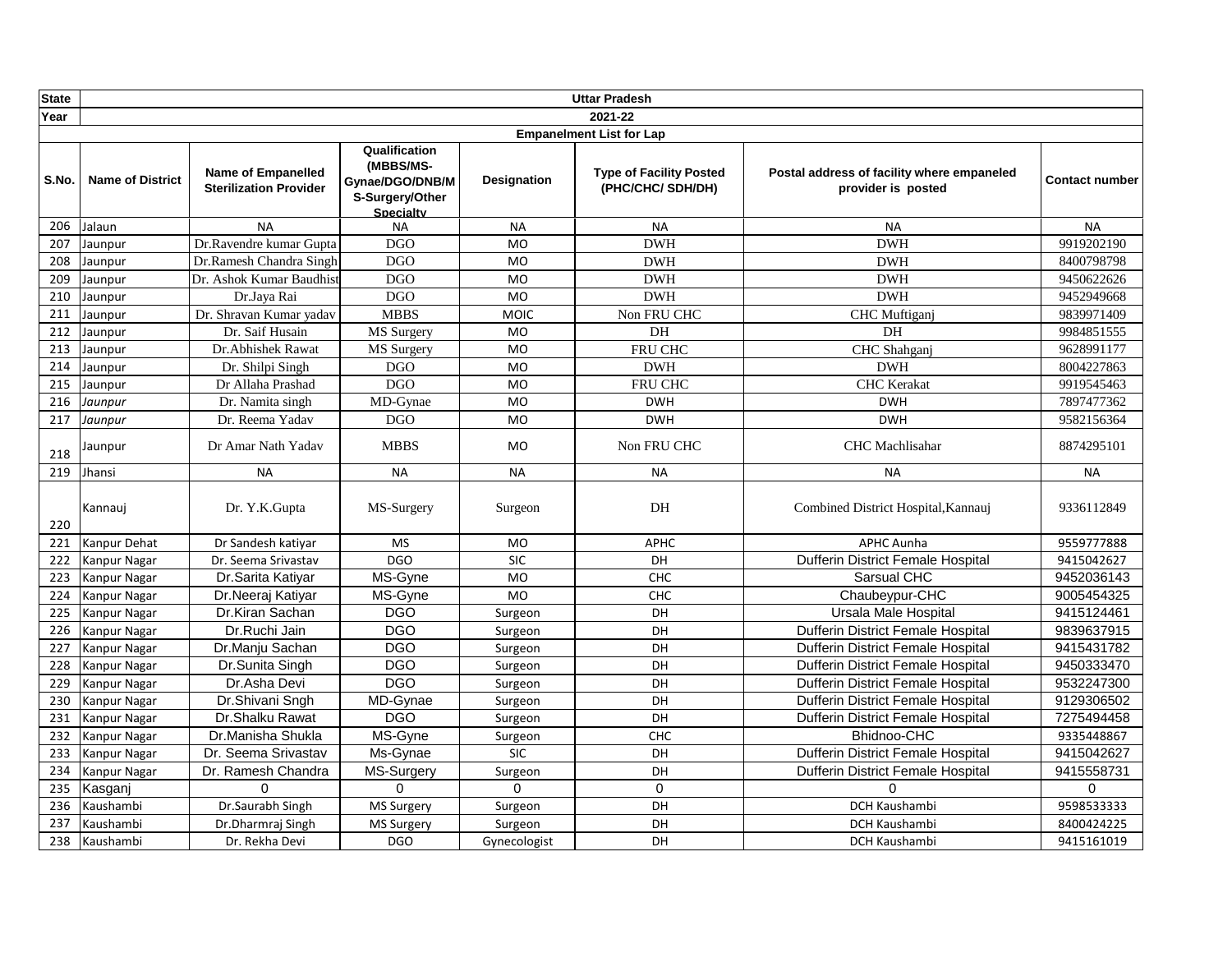| <b>State</b> |                         |                                                            |                                                                                      |                        | <b>Uttar Pradesh</b>                                |                                                                  |                |
|--------------|-------------------------|------------------------------------------------------------|--------------------------------------------------------------------------------------|------------------------|-----------------------------------------------------|------------------------------------------------------------------|----------------|
| Year         |                         |                                                            |                                                                                      |                        | 2021-22                                             |                                                                  |                |
|              |                         |                                                            |                                                                                      |                        | <b>Empanelment List for Lap</b>                     |                                                                  |                |
| S.No.        | <b>Name of District</b> | <b>Name of Empanelled</b><br><b>Sterilization Provider</b> | Qualification<br>(MBBS/MS-<br>Gynae/DGO/DNB/M<br>S-Surgery/Other<br><b>Specialty</b> | <b>Designation</b>     | <b>Type of Facility Posted</b><br>(PHC/CHC/ SDH/DH) | Postal address of facility where empaneled<br>provider is posted | Contact number |
| 239          | Kheri                   | DR. SUSHMA SINGH                                           | <b>DGO</b>                                                                           | <b>DGO</b>             | Dwh                                                 | Dwh                                                              | 9450335065     |
| 240          | Kheri                   | Dr.Satish                                                  | <b>MS</b>                                                                            | <b>MS</b>              | Dmh                                                 | Dmh                                                              | 9415913212     |
| 241          | Kheri                   | Dr. RK KOLi                                                | <b>MS</b>                                                                            | <b>MS</b>              | Dmh                                                 | Dmh                                                              | 8299612640     |
| 242          | Kheri                   | Dr. Harsh Bharti                                           | <b>MS</b>                                                                            | <b>MS</b>              | Dmh                                                 | Dmh                                                              | 9415070607     |
| 243          | Kheri                   | Dr. Abhishek Sahu                                          | <b>DGO</b>                                                                           | <b>DGO</b>             | Dwh                                                 | Dwh                                                              | 9452029594     |
| 244          | Khushinagar             | Dr. Ausaf Ahmed Khan                                       | <b>MS</b>                                                                            | <b>ACMO</b>            | <b>DHQ</b>                                          | CMO Office                                                       | 9431218603     |
| 245          | Khushinagar             | Dr. Vijendra Prasad                                        | MS-DGO                                                                               | <b>MO</b>              | CHC Hata                                            | <b>CHC Hata</b>                                                  | 9454779842     |
| 246          | Lalitpur                | <b>NA</b>                                                  | <b>NA</b>                                                                            | <b>NA</b>              | <b>NA</b>                                           | <b>NA</b>                                                        | <b>NA</b>      |
| 247          | Lucknow                 | <b>NA</b>                                                  | <b>NA</b>                                                                            | <b>NA</b>              | <b>NA</b>                                           | <b>NA</b>                                                        | <b>NA</b>      |
| 248          | Mahoba                  | <b>NA</b>                                                  | <b>NA</b>                                                                            | <b>NA</b>              | <b>NA</b>                                           | <b>NA</b>                                                        | <b>NA</b>      |
| 249          | Maharajganj             | Dr Ramnaval                                                | MBBS, DCH                                                                            | Pediatician            | <b>DCH</b>                                          | DCH Maharajganj                                                  | 9450670215     |
| 250          | Maharajganj             | Dr Bibhuti Kumar<br>Shukla                                 | <b>MS</b>                                                                            | <b>General Surgeon</b> | <b>DCH</b>                                          | DCH Maharajganj                                                  | 9838797028     |
| 251          | Maharajganj             | Dr Nisha Gupta                                             | <b>DGO</b>                                                                           | <b>LMO</b>             | <b>DCH</b>                                          | DCH Maharajganj                                                  | 9455672505     |
| 252          | Mainpuri                | Dr. Gourav Pareek                                          | MBBS MS                                                                              | Surgeon                | Dist. Hospital, Mainpuri                            | <b>District Male Hospital</b>                                    | 9458284421     |
| 253          | Mainpuri                | Dr. Uma Chaudhary                                          | MBBS DGO                                                                             | Surgeon                | Dist. Hospital, Mainpuri                            | District Women Hospital                                          | 7452085704     |
| 254          | <b>MATHURA</b>          | Dr. Ramesh chandra                                         | <b>MS</b>                                                                            | surgeon                | DH                                                  |                                                                  | 9412561338     |
| 255          | <b>MATHURA</b>          | <b>DR. ANKIT NITANT</b>                                    | <b>MS</b>                                                                            | surgeon                | <b>CHC FARAH</b>                                    |                                                                  | 9411625729     |
| 256          | Meeruth                 | Dr. Shashi Bala Verma                                      | <b>DGO</b>                                                                           | Gynaecologist          | <b>DWH</b>                                          | <b>DWH Meerut</b>                                                | 9411434997     |
| 257          | Meeruth                 | Dr. Ishwari Devi Batra                                     | <b>DGO</b>                                                                           | Gynaecologist          | <b>DWH</b>                                          | <b>DWH Meerut</b>                                                | 9997272454     |
| 258          | Meeruth                 | Dr. Manisha Agarwal                                        | <b>DGO</b>                                                                           | Gynaecologist          | <b>DWH</b>                                          | DWH, Meerut                                                      | 9410228704     |
| 259          | Meeruth                 | Dr. Kiran singh                                            | <b>DGO</b>                                                                           | Gynaecologist          | <b>UPHC</b>                                         | UPHC Bramhapuri, Meerut attached in DWH Meerut                   | 9412781002     |
| 260          | Meeruth                 | Dr.Shweta Chauhan                                          | MS-Gyn                                                                               | Gynaecologist          | <b>CHC</b>                                          | <b>CHC Mawana</b>                                                | 9410699967     |
| 261          | Meeruth                 | Dr. Phul Kumar                                             | MS- Gen. Surgery                                                                     | General Surgeon        | <b>DMH</b>                                          | <b>DMH Meeerut</b>                                               | 9458071366     |
| 262          | Meeruth                 | Dr. Yogita Karwal                                          | <b>DGO</b>                                                                           | Gynaecologist          | <b>DWH</b>                                          | <b>DWH Meerut</b>                                                | 9457195919     |
| 263          | Meeruth                 | Dr. Mansi Goyat                                            | <b>DGO</b>                                                                           | Gynaecologist          | CHC                                                 | CHC Daurala                                                      | 7505669380     |
| 264          | Mirzapur                | Dr. Sanjay Panday                                          | MS-Surgery                                                                           | Surgen                 | DH-F                                                | <b>DWH-MZP</b>                                                   | 9451623007     |
| 265          | Mirzapur                | Dr. Baij Nath                                              | MS-Surgery                                                                           | <b>MO</b>              | FRU CHC                                             | FRU-CHC-Narayanpur                                               | 9415315171     |
| 266          | Mirzapur                | Dr. Manju Lata                                             | <b>MBBS</b>                                                                          | <b>MO</b>              | DH-F                                                | DWH-MZP                                                          | 9792202586     |
| 267          | Mirzapur                | Dr. Kiran Kala                                             | DGO                                                                                  | <b>MO</b>              | DH-F                                                | DWH-MZP                                                          | 9415637795     |
| 268          | Moradabad               | DR NIRMALA PATHAK                                          | <b>GYNE</b>                                                                          | LMO                    | <b>DWH</b>                                          | MORADABAD                                                        | 9412144510     |
| 269          | Moradabad               | DR SUNITA PANDEY                                           | <b>GYNE</b>                                                                          | <b>CMS</b>             | <b>DWH</b>                                          | MORADABAD                                                        | 8938921108     |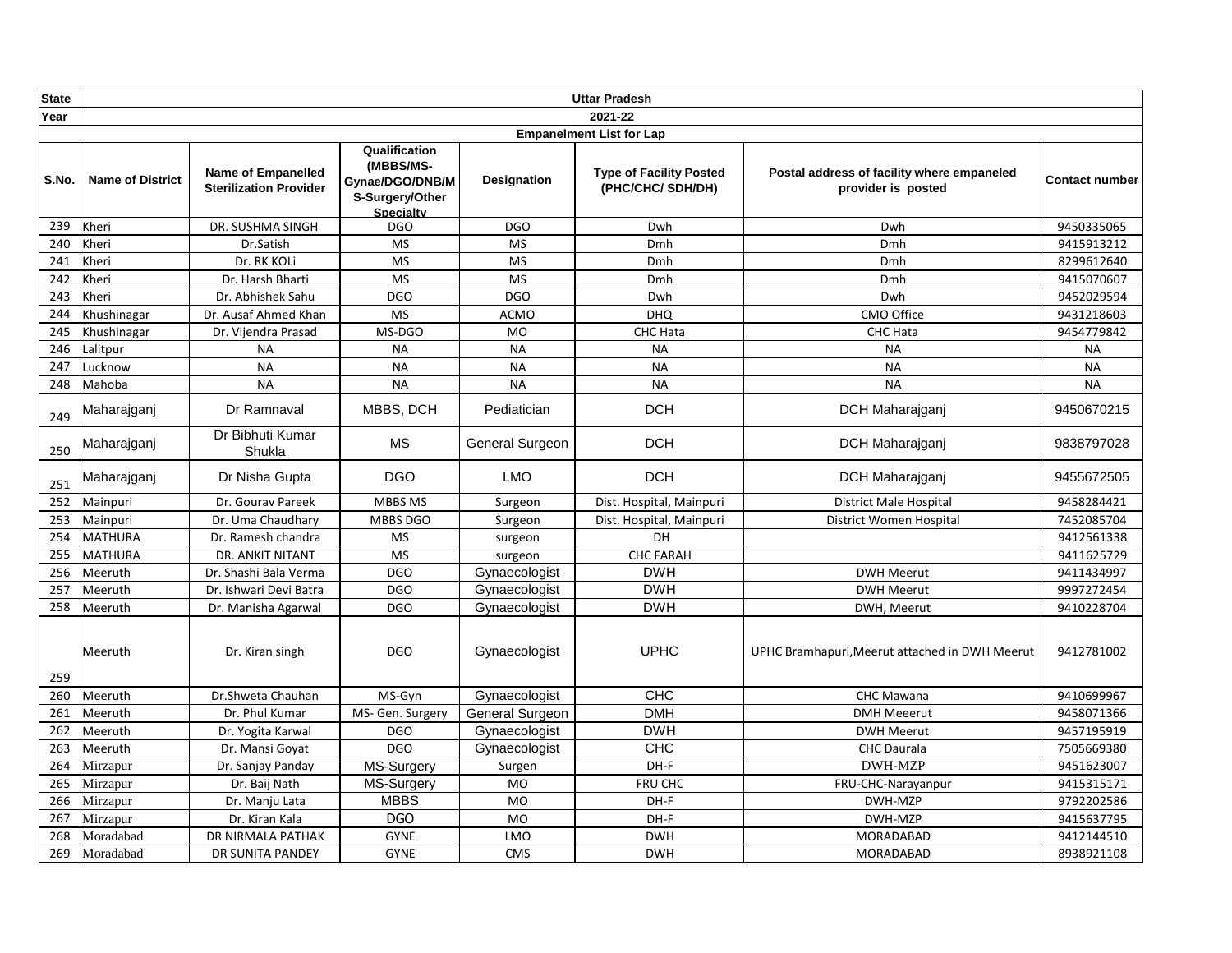| <b>State</b> |                         |                                                            |                                                                                      |                    | <b>Uttar Pradesh</b>                                |                                                                  |                       |
|--------------|-------------------------|------------------------------------------------------------|--------------------------------------------------------------------------------------|--------------------|-----------------------------------------------------|------------------------------------------------------------------|-----------------------|
| Year         |                         |                                                            |                                                                                      |                    | 2021-22                                             |                                                                  |                       |
|              |                         |                                                            |                                                                                      |                    | <b>Empanelment List for Lap</b>                     |                                                                  |                       |
| S.No.        | <b>Name of District</b> | <b>Name of Empanelled</b><br><b>Sterilization Provider</b> | Qualification<br>(MBBS/MS-<br>Gynae/DGO/DNB/M<br>S-Surgery/Other<br><b>Specialty</b> | <b>Designation</b> | <b>Type of Facility Posted</b><br>(PHC/CHC/ SDH/DH) | Postal address of facility where empaneled<br>provider is posted | <b>Contact number</b> |
| 270          | Moradabad               | DR SHOBHA SHARMA                                           | <b>GYNE</b>                                                                          | LMO                | CHC-FRU                                             | MORADABAD                                                        | 9456454256            |
| 271          | Moradabad               | DR SONAM RASTOGI                                           | <b>GYNE</b>                                                                          | LMO                | <b>DWH</b>                                          | <b>MORADABAD</b>                                                 | 9415818674            |
| 272          | Moradabad               | <b>DR SUJATA</b>                                           | <b>GYNE</b>                                                                          | LMO                | <b>DWH</b>                                          | MORADABAD                                                        | 9456484484            |
| 273          | Moradabad               | DR VIMITA AGARWAL                                          | <b>GYNE</b>                                                                          | LMO                | <b>DWH</b>                                          | MORADABAD                                                        | <b>NA</b>             |
| 274          | Moradabad               | <b>DR PARUL</b>                                            | <b>GYNE</b>                                                                          | LMO                | <b>DWH</b>                                          | MORADABAD                                                        | 9634453716            |
| 275          | Moradabad               | DR NEETU VERMA                                             | <b>GYNE</b>                                                                          | LMO                | <b>DWH</b>                                          | <b>MORADABAD</b>                                                 | <b>NA</b>             |
| 276          | Moradabad               | <b>DR ANITA</b>                                            | <b>GYNE</b>                                                                          | LMO                | <b>DWH</b>                                          | MORADABAD                                                        | <b>NA</b>             |
| 277          | Moradabad               | DR NEELAM ARYA                                             | <b>GYNE</b>                                                                          | <b>CMS</b>         | <b>CPH</b>                                          | <b>MORADABAD</b>                                                 | 8979701443            |
| 278          | Moradabad               | DR MONIKA AGARWAL                                          | <b>GYNE</b>                                                                          | LMO                | <b>DWH</b>                                          | MORADABAD                                                        | 9412144510            |
| 279          | Muzaffar Nagar          | Dr. Anita Singh                                            | <b>DGO</b>                                                                           | Sr. Cons.          | District Women Hospital Mzn                         | Roorkee Road, Muzaffarnagar                                      | 9456888299            |
| 280          | Muzaffar Nagar          | Dr. Abha Atrey                                             | <b>MBBS</b>                                                                          | <b>MO</b>          | District Women Hospital Mzn                         | Roorkee Road, Muzaffarnagar                                      | 9719366414            |
| 281          | Muzaffar Nagar          | Dr. Murli Bhaskar                                          | <b>MBBS</b>                                                                          | MO                 | District Women Hospital Mzn                         | Roorkee Road, Muzaffarnagar                                      | 8191359099            |
| 282          | Muzaffar Nagar          | Dr. M.K. Sharma                                            | <b>MS</b>                                                                            | <b>MO</b>          | strict Male hospital Muzaffarna                     | Roorkee Road, Muzaffarnagar                                      | 9412409293            |
| 283          | Pilibhit                | <b>NA</b>                                                  | <b>NA</b>                                                                            | <b>NA</b>          | <b>NA</b>                                           | <b>NA</b>                                                        | <b>NA</b>             |
| 284          | Pratapgarh              | Dr Neelima Sonkar                                          | MS Gynae                                                                             | Sr Consultant      | <b>DWH Pratapgarh</b>                               | <b>DWH Pratapgarh</b>                                            | 9450261012            |
| 285          | Pratapgarh              | Dr Reena Prasad                                            | MS Gyane                                                                             | <b>CMS</b>         | <b>DWH Pratapgarh</b>                               | <b>DWH Pratapgarh</b>                                            | 9415615415            |
| 286          | Pratapgarh              | Dr Arvind Gupta                                            | MS- Gen. Surgery                                                                     | <b>MS</b>          | CHC Lalganj                                         | CHC Lalganj, Pratapgarh                                          | 9897337418            |
| 287          | Pratapgarh              | Dr Akhilesh Updhayay                                       | MS- Gen. Surgery                                                                     | Surgeon            | CHC Kunda                                           | CHC Kunda                                                        | 9792819999            |
| 288          | Pratapgarh              | Dr D K Verma                                               | MS- Gen. Surgery                                                                     | Surgeon            | <b>CHC Raniganj</b>                                 | <b>CHC Raniganj</b>                                              | 9792464141            |
| 289          | Raibareily              | <b>NA</b>                                                  | <b>NA</b>                                                                            | <b>NA</b>          | <b>NA</b>                                           | <b>NA</b>                                                        | <b>NA</b>             |
| 290          | Rampur                  | Dr. Rajesh Kumar                                           | <b>MS</b>                                                                            | Gen Sur            | DH                                                  | <b>DMH</b>                                                       | 9415175648            |
| 291          | Rampur                  | Dr. Shashi Gupta                                           | <b>MBBS</b>                                                                          | Gynecologist       | <b>DWH</b>                                          | <b>DWH</b>                                                       | 9410429717            |
| 292          | Sant Kabir Nagar        | Dr. Sanjeet Mishra                                         | Surgery                                                                              | <b>DCH</b>         | DH                                                  | <b>CDH</b>                                                       | 9839460164            |
| 293          | Sant Kabir Nagar        | Dr S R Kannaujiya                                          | Surgery                                                                              | <b>DCH</b>         | DH                                                  | <b>CDH</b>                                                       | 9450554580            |
| 294          | Saharanpur              | Dr. Doli Kapoor                                            | MBBS, DGO                                                                            | Gynaecologist      | <b>DWH</b>                                          | District Women Hospital, Bajoria Road, Saharanpur                | 9319087464            |
| 295          | Saharanpur              | Dr. Sujata Dang                                            | MBBS, DGO                                                                            | Gynaecologist      | <b>CHC Deoband (Contractual)</b>                    | CHC Deoabnd, Deoaband, district Saharanpur                       | 9897657875            |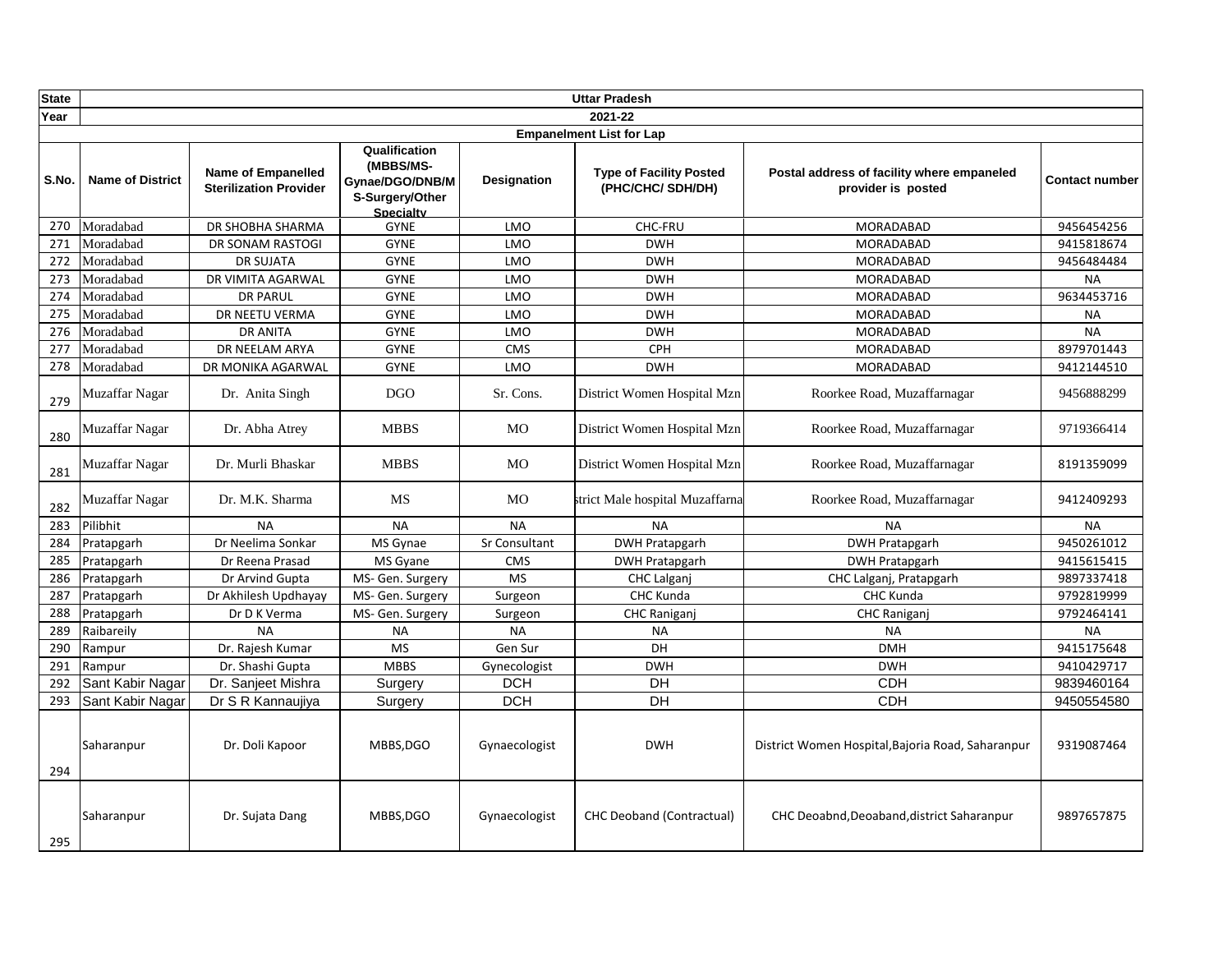| <b>State</b> |                         |                                                            |                                                                                      |                       | <b>Uttar Pradesh</b>                                |                                                                  |                |
|--------------|-------------------------|------------------------------------------------------------|--------------------------------------------------------------------------------------|-----------------------|-----------------------------------------------------|------------------------------------------------------------------|----------------|
| Year         |                         |                                                            |                                                                                      |                       | 2021-22                                             |                                                                  |                |
|              |                         |                                                            |                                                                                      |                       | <b>Empanelment List for Lap</b>                     |                                                                  |                |
| S.No.        | <b>Name of District</b> | <b>Name of Empanelled</b><br><b>Sterilization Provider</b> | Qualification<br>(MBBS/MS-<br>Gynae/DGO/DNB/M<br>S-Surgery/Other<br><b>Specialty</b> | Designation           | <b>Type of Facility Posted</b><br>(PHC/CHC/ SDH/DH) | Postal address of facility where empaneled<br>provider is posted | Contact number |
| 296          | Saharanpur              | Dr. Rajeev                                                 | MBBS, MS                                                                             | Surgeon               | DWH (Contractual)                                   | District Women Hospital, Bajoria Road, Saharanpur                | 9675546764     |
| 297          | Saharanpur              | Dr. Mamta Sodhi                                            | MBBS, DGO                                                                            | Gynaecologist         | <b>DWH</b>                                          | District Women Hospital, Bajoria Road, Saharanpur                | 9411952701     |
| 298          | Saharanpur              | Dr. Vinod Kumar                                            | MBBS, M.S                                                                            | Surgeon               | DH                                                  | SBD District Hospital, Bajoria Road, Saharanpur                  | 9719297229     |
| 299          | Saharanpur              | Dr. Ramesh Chandra                                         | MBBS,M.S                                                                             | Surgeon               | DH                                                  | SBD District Hospital, Bajoria Road, Saharanpur                  | 9634092033     |
| 300          | Saharanpur              | Dr. Indira Singh                                           | MBBS.DGO                                                                             | Gynaecologist/CMS     | <b>DWH</b>                                          | District Women Hospital, Bajoria Road, Saharanpur                | 8130090828     |
| 301          | Saharanpur              | Dr. Urmila Singh                                           | MBBS, DGO                                                                            |                       | Gynaecologist, LMOCHC Fatehpur (FRU), Saharanpu     | CHC Fatehpur (FRU), Saharanpur                                   | 8218530155     |
| 302          | Sambhal                 | <b>NA</b>                                                  | <b>NA</b>                                                                            | <b>NA</b>             | <b>NA</b>                                           | <b>NA</b>                                                        | <b>NA</b>      |
| 303          | Shahjhanpur             | Dr. Mahendra Kumar                                         | <b>MS</b>                                                                            | Surgon                | DH                                                  | DH-Shahjahanpur                                                  | 9415051347     |
| 304          | Shahjhanpur             | DR. Salini Singh                                           | <b>DGO</b>                                                                           | MO                    | <b>CHC</b>                                          | FRU CHC Tilhar                                                   | 9891705662     |
| 305          | Shahjhanpur             | Dr. Ritu Rastogi                                           | <b>DGO</b>                                                                           | <b>LMO</b>            | <b>CHC</b>                                          | CHC Bhawalkhera                                                  | 9411026527     |
| 306          | Shamli                  | Dr. Saurabh Agarwal                                        | MBBS/MS                                                                              | $_{\rm MO}$           | <b>CHC</b>                                          | Shamli                                                           | 9458249020     |
| 307          | Shamli                  | Dr. Manjeet kaur                                           | MS-Gyne                                                                              | <b>MO</b>             | <b>CHC</b>                                          | Shamli                                                           | 9837305127     |
| 308          | Shrawasti               | Dr.Ramgopal                                                | <b>DGO</b>                                                                           | <b>OBS Consultant</b> | <b>DCH</b>                                          | DCH Bhinga Shrawasti                                             | 9839453157     |
| 309          | Sitapur                 | Dr.Surendra Shahi                                          | MS Surgery                                                                           | <b>ACMO</b>           | CMO Office                                          | CMO Office                                                       | 9792099990     |
| 310          | Sitapur                 | Dr.Rajiv Dewedi                                            | <b>DGO</b>                                                                           | <b>ACMO</b>           | CMO Office                                          | CMO Office                                                       | 9807452133     |
| 311          | Sitapur                 | Dr.Sushma Karanwal                                         | MS-Gyne                                                                              | <b>CMS</b>            | <b>District Female Hospital</b>                     | <b>DWH</b>                                                       | 8004942012     |
| 312          | Sitapur                 | Dr.Sunita Kashyap                                          | <b>DGO</b>                                                                           | <b>MO</b>             | District Female Hospital                            | <b>DWH</b>                                                       | 8004942016     |
| 313          | Sitapur                 | Dr.Kamlesh Kumari                                          | MBBS, EMOC                                                                           | <b>MO</b>             | District Female Hospital                            | <b>DWH</b>                                                       | 8004942004     |
| 314          | Sitapur                 | Dr.Khursheed Zaidi                                         | <b>DGO</b>                                                                           | <b>MO</b>             | District Female Hospital                            | <b>DWH</b>                                                       | 9335887723     |
| 315          | Sitapur                 | Dr.Juberia Hasnat                                          | <b>DGO</b>                                                                           | <b>MO</b>             | District Female Hospital                            | <b>DWH</b>                                                       | 7668873785     |